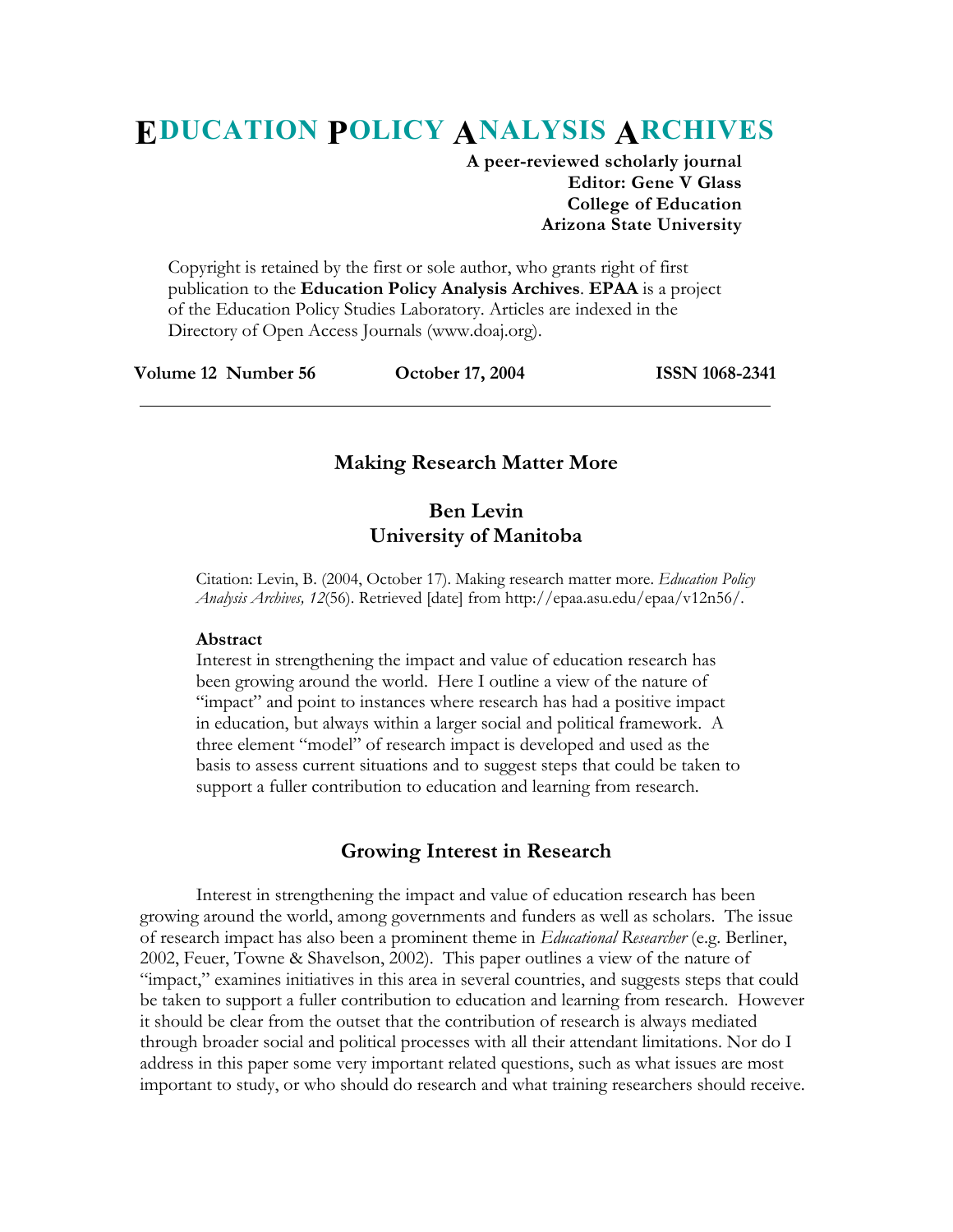The term "research" is itself contested and can cover quite a wide range of activities, from carefully designed studies by independent, university-based researchers to analysis of data for particular administrative or political purposes to arguments for specific policy positions that may be more or less well grounded in evidence. Any consensus that might once have existed about what counts as research has vanished in education, with highly contentious arguments about the relative merits of research based on methods from the natural sciences vs modes closer to the humanities. I am not in this paper endorsing or promoting a particular view about what constitutes "good" research in education; many different forms of research can have an impact in the senses defined in this paper.

 The debate about the value of education research is a long-standing one but appears to have been growing in intensity in recent years. Increasing interest in research is driven by a more educated population and a growing awareness of the need to understand more fully the complex problems confronting us (Homer-Dixon, 2000). Research conjures up images of science and of objectivity. Governments want to claim that their policies are supported by evidence. Increasing requirements for accountability for public spending also put greater emphasis on evidence<sup> $1$ </sup>. The media give more mention to research even if the reporting may not always be as careful as might be wished. The phenomenal growth of the internet and its growing use by a wide range of people as a source of information is another illustration of this interest.

 Education, though these larger trends do apply to it, also has some particular characteristics that affect the role that research can play. It is a value-laden activity, inextricably connected to our broadest aspirations for society. It embodies a wide range of purposes that are not always mutually consistent. People may agree on educational goals only at the most general level, with many conflicts not only about goals but about the best means of carrying them out. Many disagreements about education research are actually differences over the substance of education policy. Education also has less history of basing policy and practice on research than do some other fields. The fact that everyone has gone to school, the relatively low status of teaching as an occupation, the recent arrival of education as a field of study in the university, and the lack of a clear disciplinary base, or rather the multiple disciplinary contributions to the field (Lagemann, 2000) are all factors.

#### **What is impact?**

1

 Although research impact is very topical, "There is a surprisingly small literature on the impact of educational research on policy and practice" including an "underdeveloped language in which to explore the topic" (National Education Research Forum, 2000, 1). In this article I use a variety of terms such as "use," "impact" and "value" to stand for the relationship and contribution of research to other spheres of life. None of these terms is entirely satisfactory, but we lack a better vocabulary.

 Impact occurs when research, in any of its multiple forms, makes a difference to subsequent actions that people take or refrain from taking. This is a simple statement but a full discussion of its meaning would take this narrative off course (see Lavis et al. 2002, for a discussion in the context of health research). Research may be used by people in their public or private lives, or by organizations of all kinds. People may or may not be aware that their ideas and actions have been shaped by research.

<sup>&</sup>lt;sup>1</sup> I am indebted to Jane Kenway, Monash University, Australia for this point.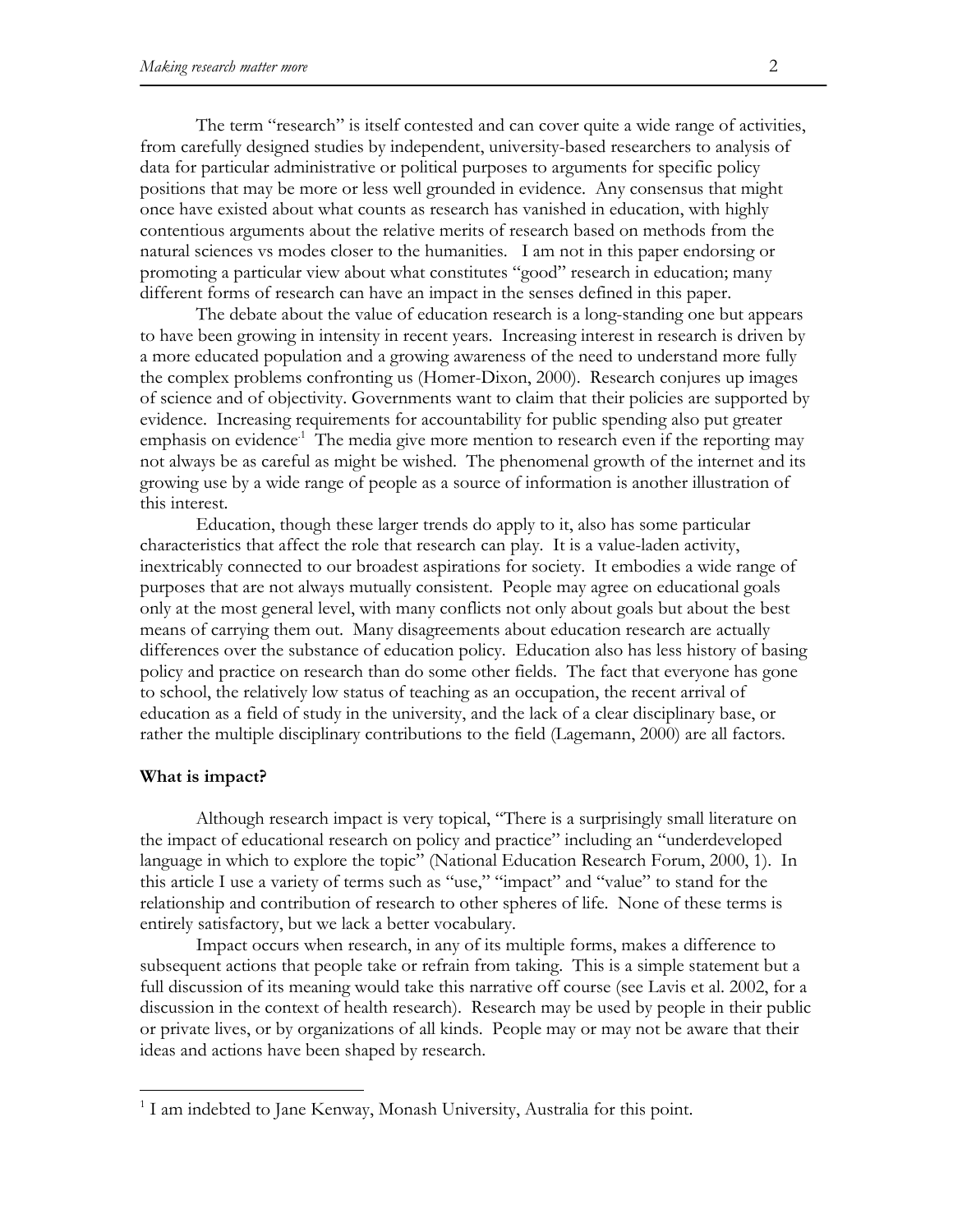Most importantly, research is only one influence on human action; and, as described more fully later, its impact is always mediated by larger social and political processes. Thus research impact is not always a good thing (Levacic & Glatter, 2001, Willinsky, 2000). Research has been used to support positions that were later shown to be wrong or, even worse, are now considered morally repugnant, such as the supposed inferiority of some groups of people. In some ways it might be more appropriate to use the more neutral term *consequences* of research rather than *impact.*<sup>2</sup>

#### **Why so much criticism of education research?**

 Reports or position papers bemoaning the lack of value of research in education have appeared in a number of countries over the years, with a new spate more recently. The complaints are familiar ones – research in education is of poor quality, it does not address the issues people in the field care about, it is equivocal in its findings, it does not provide sufficient guidance to policy or practice, it is not timely.

 These critiques are being advanced in many countries. In Britain, a very lively debate was provoked a few years ago by a lecture by David Hargreaves (1996) comparing education research and medical research to the detriment of the former, leading to a government commission on the subject (Hillage et al., 1998). France (Prost, 2001) and Australia (McGaw et al., 1992) have had similar public reviews.

 In the United States, there have also been substantial attacks on the value of education research (Coalition for Evidence-Based Policy, 2002; Gardner, 2002), with the suggestion that the research is of poor quality and does not affect policy or practice. A website closely linked to the U. S. Department of Education (www.w-w-c.org/about.html) notes: "Our nation's failure to improve its schools is due in part to insufficient and flawed education research. Even when rigorous research exists, solid evidence rarely makes it into the hands of practitioners, policy-makers and others who need it to guide their decisions."

 The criticisms seem stronger than is warranted by the evidence on the impact of research in education. There are many instances where research has played an important role in shaping policy and practice. Consider our growing knowledge about the importance of the development of very young children (e.g. Barnett, 1996; Haveman & Wolfe, 1994). In the United States, this evidence has played an important role in creating and sustaining programs such as Head Start and Early Start. In Canada, it was instrumental in a 1999 federal-provincial agreement to expand dramatically public investment in early childhood development. In England, it has also been important in shaping the policy agenda of the government in a variety of ways.

 Consider a second example: research on school improvement (e.g Fullan, 2001; Hopkins, 2001). The practice of school reform, especially at the local level, increasingly reflects our understanding that meaningful reform must build educators' capacity and pay attention to the whole school context. This is a dramatic change from the top-down, teacher-proof strategies of the 1960s. It would be easy to cite other examples, such as growing attention to working with parents and families or the move of children with disabilities from segregated settings into regular schools and programs. Furthermore, studies in the United States (Biddle & Saha, 2002) and in Australia (DETYA 2000) found that very

1

<sup>&</sup>lt;sup>2</sup> I am indebted to Sally Power, Cardiff University, for this point.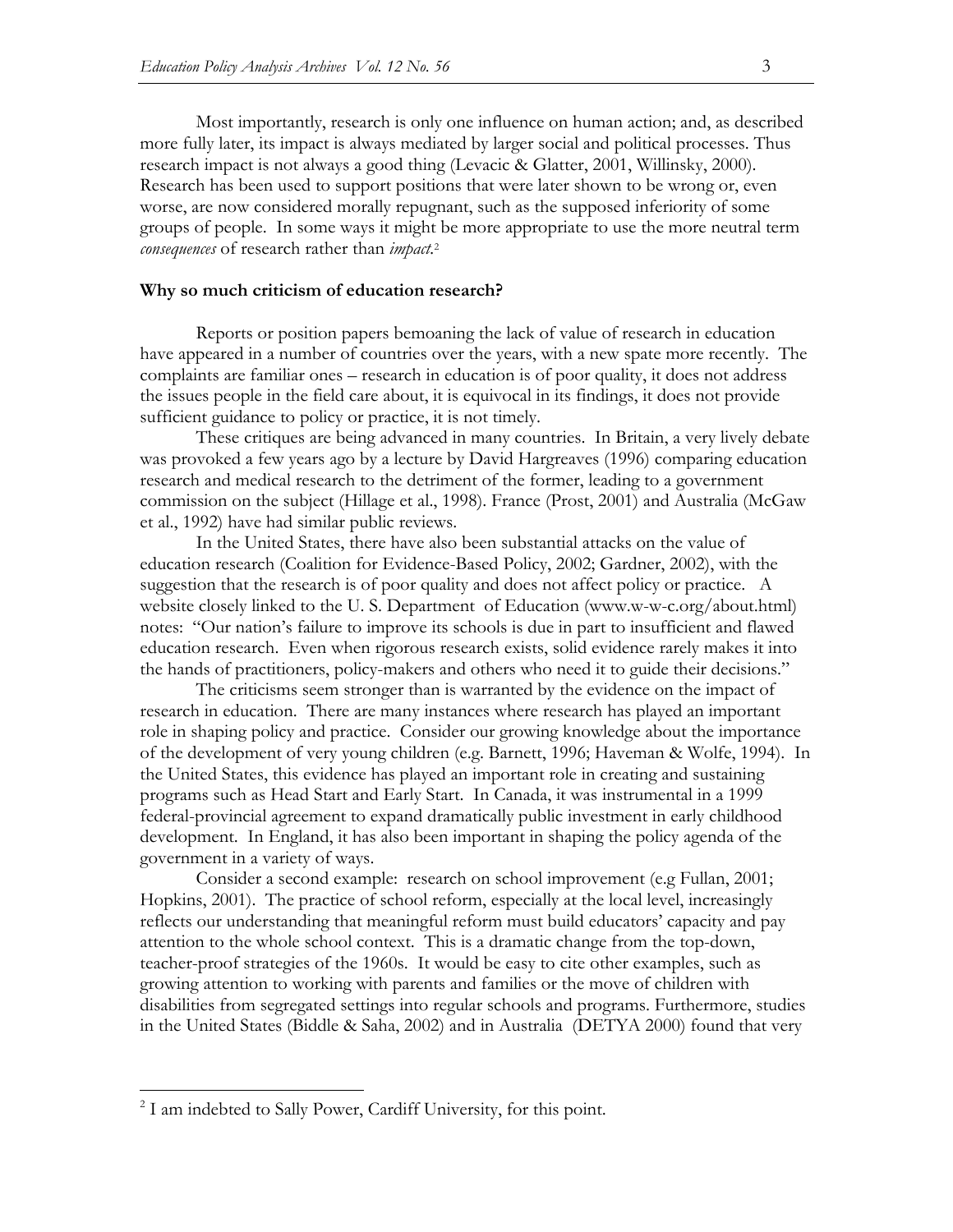large majorities of educators and policy-makers thought that their work was actively informed by research, though largely in a variety of indirect ways.

 If research in education has in fact had a significant impact, why is there so much criticism of it? One reason is that there are many important questions of education policy and practice where research provides little guidance. Much of education is concerned with producing significant and lasting change in how people think or behave, yet on the whole we do not yet know very much about how to do this, either in schools or in other settings. Policy-makers are often faced with difficult alternative choices around how to use resources; again, research often has little to say about what choices are best. There are good reasons, conceptual and practical, why this is so – to mention two, the issues are often very complex and the total education research effort is comparatively small – but the lack of clear direction is understandably frustrating for users. People also may have strong a priori views about how education ought to be conducted, and may become frustrated when research does not support those views. Much of the debate about research in the United States is more about substantive positions on issues than it is about research methods.

 A second basis for criticism lies in the frequent assumption that there should be a direct line between research and subsequent policy and practice such that research findings point unambiguously to what governments, educators or learners should do. This line of thinking appears to lie behind some of the recent direction of the U. S. government in education. Practitioners are also often looking for immediate, clear and unambiguous direction as to what to do.

 The difficulties with a direct transmission view of research impact have been well described elsewhere (e.g. Stone, 1997; Weiss, 1979). They range from utilitarian concerns to philosophical objections. Knowledge of what to do does not translate directly into policy or practice because these latter are shaped as much or more by social, cultural and political considerations as they are by particular kinds of formal knowledge (Lindblom, 1990; Lavis et al., 2002). Policy makers may face political impediments that make it impossible or undesirable to act. Practitioners may be deeply enmeshed in practices and beliefs that are highly resistant to change. In health we are learning how hard it is to change physician practices even when evidence seems compelling; in education we are already well aware of how hard it is to change teaching practices on a large scale (Fullan, 2001).

 On the conceptual side, a considerable body of work has shown how knowledge about human behaviour is in principle different from knowledge of the inanimate world, so that the results of research cannot be assumed to be universal and generalizable as are, say, the laws of chemistry (Bernstein, 1976). This is primarily because people are intentional actors who can and do change their actions as their understanding of the situation changes. (For a wonderful example of this point in the context of research itself, see Orne, 1962). As a result few if any findings about human behaviour will apply under all conditions, nor is it easy, if even possible, to specify the precise conditions under which a given generalization will hold.

 These complexities are a main reason that much research in social sciences produces probabilities – the chance that something might happen given certain other conditions – rather than certainties (Willinsky, 2000). However assessing probabilities is a tricky business and often leads to conflict over what research results imply for subsequent action (e.g. Powell & Leiss, 1997). Social science knowledge tends to be tentative and contextual, whereas users want certainty.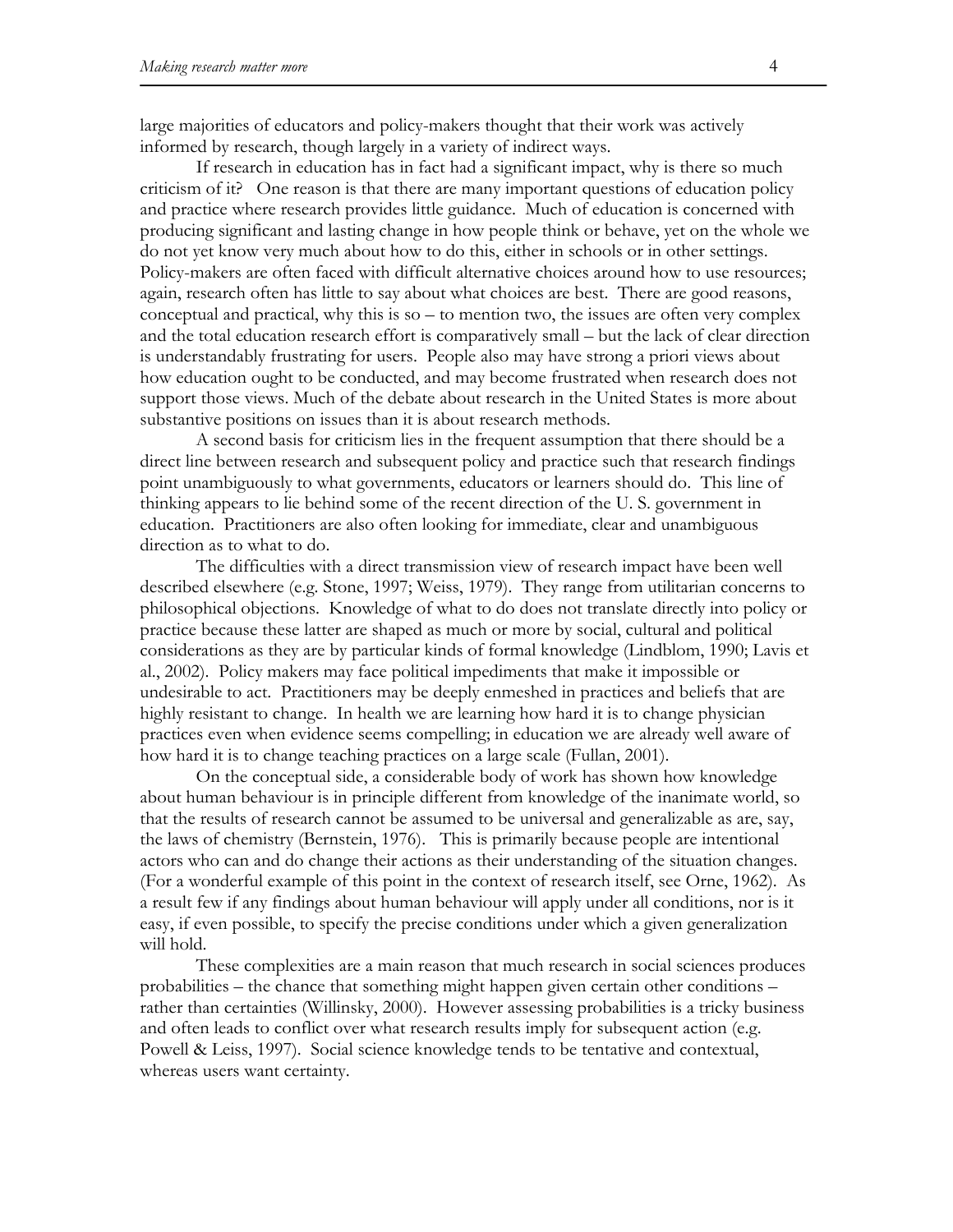These are real and powerful limitations on the impact of research. They draw our attention to the importance of power relationships, political dynamics, human biases and all the other factors that shape what people do (Dror, 1986). It is not reasonable to think that research will be the primary driver of action except in very rare circumstances. It does not follow, however, that we must despair about the impact of research, as our earlier examples show. These stories of impact provide a better idea of how and when research does make a positive contribution.

#### **How impact happens**

 A number of scholars have shown that where research has impact, it occurs over extended periods of time (Weiss, 1979; Willinsky, 2000). As is clear from the earlier examples in education or others such as the dangers of smoking or the virtues of exercise, it may take decades for research findings to have real impact.

 Nor does this impact usually occur through direct contact between a researcher and a decision-maker. Instead, users typically learn about research through various third party mechanisms as part of larger social and political processes. The media, both mass and professional, play a key role in bringing ideas to people's attention. People often rely on popularizers – people who use research as part of their work in writing and speaking with educators and the public. There is a large industry in education in the area of professional development, much (though certainly not all) of which is informed by current research. Politicians and officials often learn about research from lobbyists and interest groups who use it to advance their political views. A variety of other bodies – think tanks, foundations, professional organizations – are also involved in research dissemination. Another important role can be played by "policy entrepreneurs" (Mintrom, 2000) – people who set out to advance a particular cause and use research as part of that crusade. Of course all these parties have their own reasons for being interested in research, which are not necessarily benign.

 Although third parties use research for a range of reasons, these mechanisms are the main way in which new ideas from research penetrate existing policy and practice. But these ideas are also filtered by users of through their own interests and beliefs. Each field of human activity – education, health, justice, and so on – has its own set of practices, habits and accepted wisdom. People who work or live in one of these worlds do not tend to see themselves as deficient even though they may recognize areas where they do not know how to meet a challenge or achieve a goal. Teachers are immersed in the work of teaching, or bureaucrats in managing government programs, work that they feel they understand and know how to do, even if imperfectly. Research affects their practice only as they become convinced that the ideas or practices suggested will actually improve their work or their lives in some way (Cordingley, 2000; DETYA 2000). A considerable body of research on change and innovation (e.g. Fullan, 2001; Rogers, 1995) helps us understand the complexities of these processes.

 Once this dynamic is recognized, several other points follow. The most important is that the use of research is embedded in a set of personal and organizational beliefs and practices that are complicated and often deeply entrenched. These can include personal as well as organizational goals; the standards, policies and culture of the organization or occupation; the practical tasks that confront people every day; and of course personal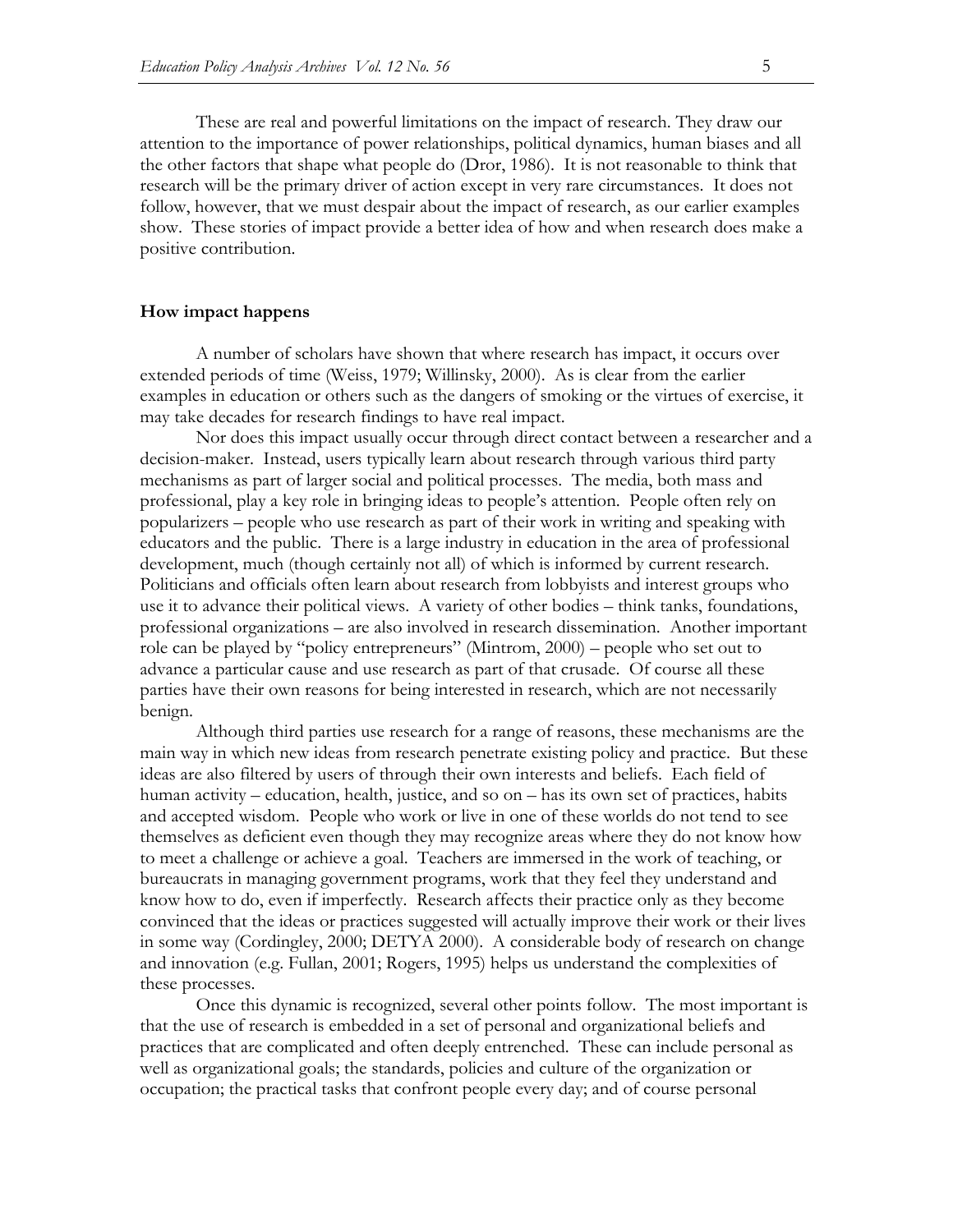predispositions and beliefs, affected as these are by people's biographies, personal as well as occupational.

 From this perspective we can see why it is so hard to change people's behaviour and organizational practices. The power of the forces of stability is why we have so many examples of changes that seemed completely obvious being resisted for long periods of time, such as giving fresh fruit and vegetables to sailors on long voyages to prevent scurvy or washing hands in medical care to prevent infection, or wearing seatbelts as a way of reducing deaths and injuries in automobile accidents. The same forces apply to individuals. Knowing that seat belts save lives or that smoking is a health hazard has an effect on behaviour but not immediately and not for everyone.

 In the public arena – the world of governments and most large organizations – yet another set of constraints on change arises from political processes (Levin, 2001). Organizations that are in the public eye – governments, of course, but also many other large organizations – are inevitably sensitive not only to the views of their internal participants but also to larger political currents. One of the rules of the political world is that what is true is far less important than what most people believe to be true. A government may be in a position where it is caught between what it believes is the best course of action and what it believes is publicly acceptable. In a world where public acceptance is the key to survival it is easy to predict which interest will dominate. It is only when public beliefs shift that governments will feel required or able to move.

 In addition to sector structures, the larger social and intellectual context of society is also important. What gets accepted as knowledge is influenced by a larger climate of ideas and conventional wisdom. The growing interest in research and evidence described earlier can also be seen as part of this larger context. For example, if one accepts the idea of increasing uncertainty and reflectivity in society (e.g. Giddens, 1994), one might see an interest in research as part of a larger search for new sources of truth to compensate for the decline of religious belief or the decline in confidence in most of our institutions (Stone, 1997). There could then be a danger that what is presented as scientific gets uncritical acceptance, a possibility that carries its own risks (Willinsky, 2003). These issues are much larger than can be dealt with here, but their importance needs to be acknowledged.

 The point is that the role of research and evidence in any setting will inevitably be mediated by other pressures and demands as well as by existing habits, practices and cultures. Research alone will not overcome strongly held biases about race or gender. It will not unilaterally convince people to change long-standing power relationships. However, with care and over time it can play an important role in changing what people think and what they do. People, policies and practices do change in response to a variety of influences.

 Recognizing the social and political dimension of research impact and the importance of mediating mechanisms opens new possibilities, for it suggests that research impact can happen precisely through these same social and political forces. Seeing research impact in this longer-term and more diffuse way raises possibilities for building bridges between research (and researchers) and other social processes.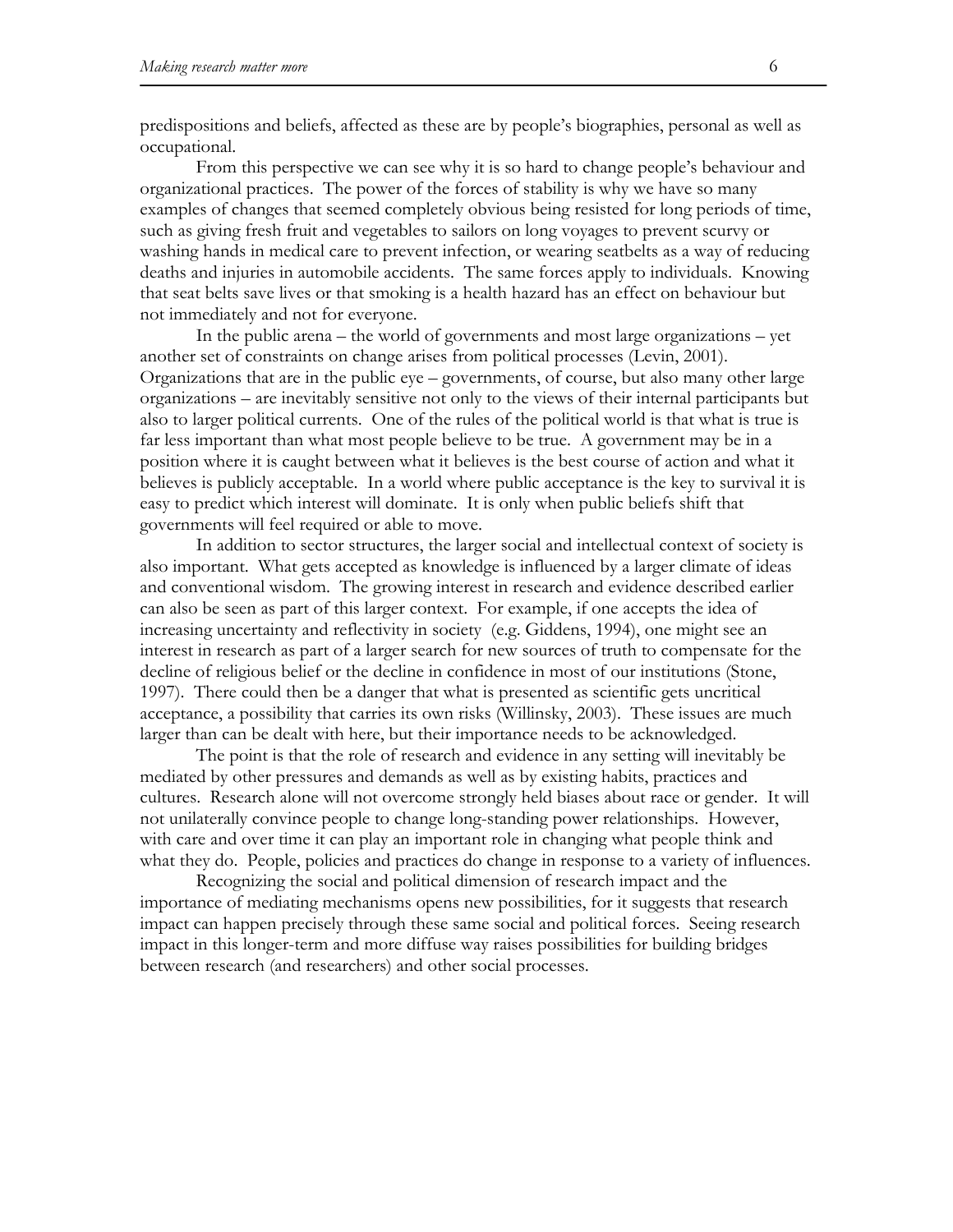# **A Model of Impact**

 Growing out of the discussion so far, I suggest that research impact should be seen as having three elements:

- 1) The context of research production, including what research gets done, who does it, how it is done, what communication activities are undertaken, and so on. Research production is largely located in universities but also takes place in a variety of other organizations.
- 2) The context of research use, including those settings that have an interest in the application of research. This context includes governments, educational organizations of all kinds, teachers of all kinds, and also parents, students and a variety of other community groups with an interest in education. Of interest here are the views, capacities and structures through which such organizations are able – or limited in their ability – to find, understand and use research.
- 3) The connections and interactions between the two other contexts, involving all kinds of direct and mediated, face to face, print, electronic and other vehicles, formal and informal. These are the strands of connection – some strong, others quite weak – between the two other contexts through which enhanced impact must come over time. While some connections are directly between researchers and users, most of the connection happens through third party mediation. The connections also run to varying degrees in both directions; that is, research production and mediation are also influenced by contexts of use.

 These elements are illustrated in Figure 1, which is less a model than an attempt to represent some of the factors and linkages related to research impact. As suggested in the figure, the contexts of use and of mediation are larger in size than the research production effort, and the whole enterprise is situated in a larger social context that is itself constantly changing. The diagram should also remind us that the actions of researchers, while important, are only one part of the effort to affect ideas and social practices.

 The diagram also may overstate the degree of separation between the context of production and the context of use. In fact, many people and organizations work in both contexts. Individuals may move back and forth between research posts and educational practice (keeping in mind that most university faculty are also teaching practitioners). Practitioners who are also graduate students provide an important potential bridge (DETYA 2000). Organizations may be involved in research production as well as its use.

 At the same time, the term "contexts" suggests that it is the task and setting more than the person that affects how the work is done. Researchers who move to practice may not themselves be great users of research in their new roles because their new organization does not provide the means or lacks capacity to use the results. The parts of organizations that generate research may find themselves at odds or out of sync with the units that are more directly involved in policy because the research is not of just the right kind at just the right moment.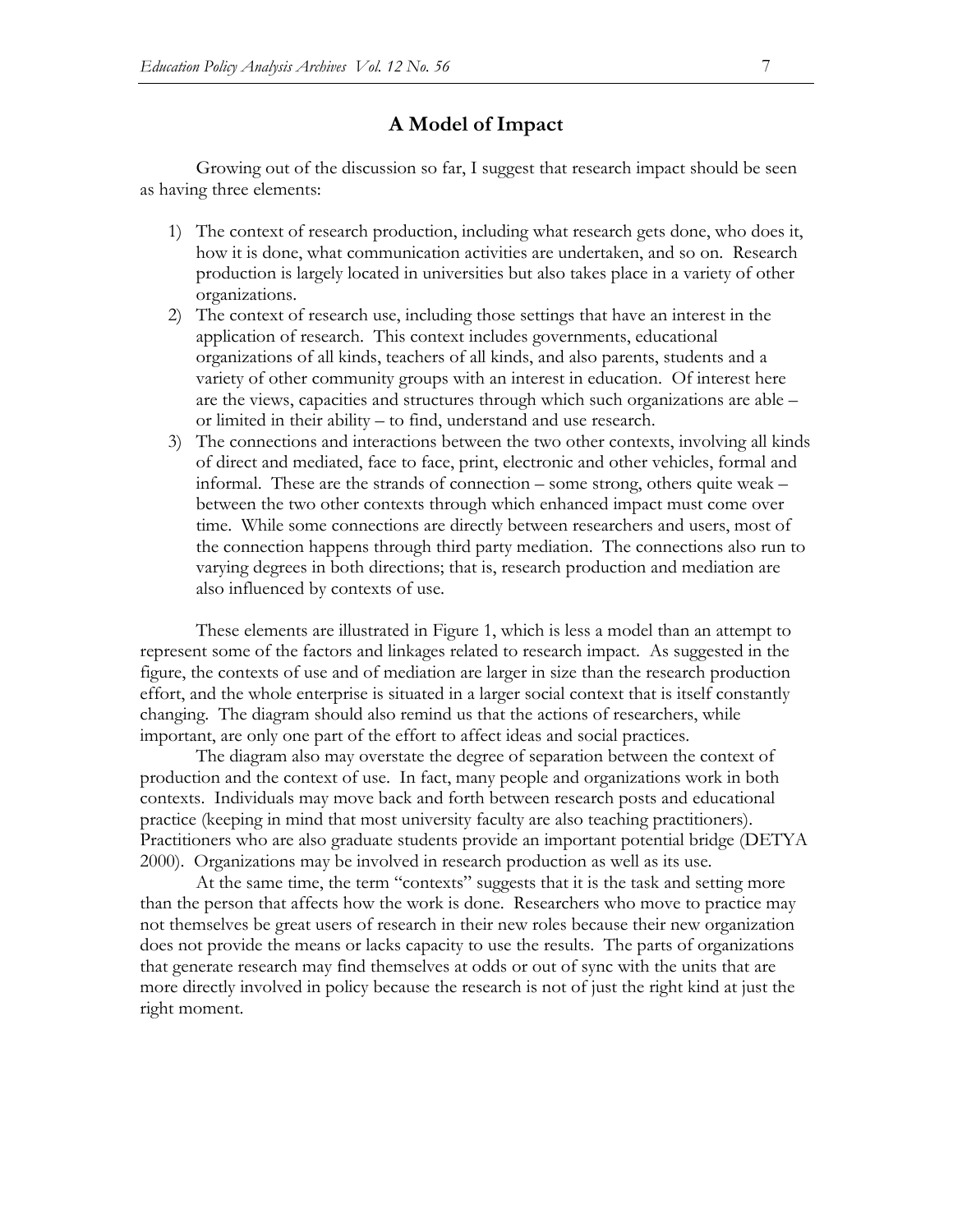

**Elements of Research Impact** 

 In seeking to improve the impact of research, attention is required to all three elements, and each must be understood on its own terms, not treated as deficient based on criteria that apply somewhere else. The goal cannot be to turn researchers into practitioners or vice versa. In other words, our stance cannot be one that starts with the view that if someone else were more like us, problems would be solved.

## **The State of Research Impact in Education**

 It is risky to summarize developments in this area across countries that differ greatly in many respects. Nonetheless, based on looking at developments in the United States, Canada, and Britain, as well as work by the OECD, a few generalizations do seem justifiable.

#### **Insufficient research often narrowly conceived**

 The education research enterprise around the world is small. The OECD concluded a few years ago that the effort in research in education in all countries was typically well under 1% of education expenditures – a low investment relative to other knowledge-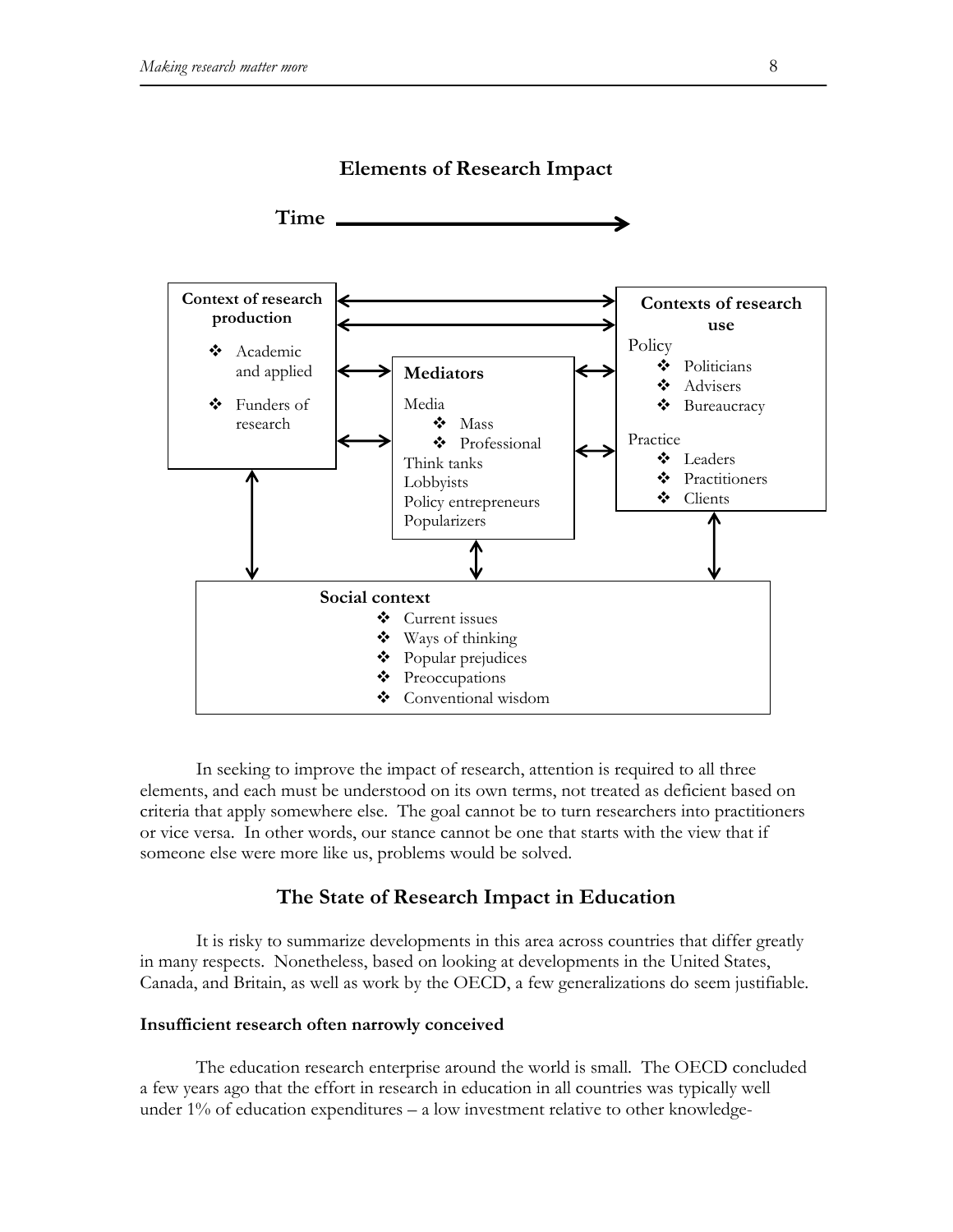intensive sectors, especially health (OECD, 2002a). The U. S. has the largest education research effort in the world, but it is still very small in comparison with the size of education as a sector or in comparison with research in health or science (Shavelson & Towne, 2002). Willinsky (2000) noted that the workforce in four-year colleges in the United States is larger than that in steel, auto and textiles combined, yet the research investment in improving the latter is far greater than in the former.

 The production of research on education in most countries takes place mainly in universities. The largest portion of research is driven by the interests of academics, primarily in faculties of education but also in various other social sciences (such as sociology or economics) and occasionally in other applied fields such as management or various professions. Processes for linking research agendas to the needs and interests of practice and policy are often weak.

 The bulk of the funding for university research comes from the internal resources of universities or from external funding agencies. A small number of research universities tend to dominate the enterprise. Coverage of various areas of education is quite uneven. Takenfor-granted ideas about appropriate topics or methods may make it difficult for some issues to get any attention or support. Depending on the number and interests of the researchers, some areas get a reasonable amount of attention while others receive very little. In other cases, the interests and work of university researchers may be shaped to a considerable extent by the ways in which funding is made available, so that a substantial amount of funded research may end up being directed to the issues that funders – typically governments – want to have investigated. Most university researchers in education are concerned with elementary and secondary schools, while early childhood, post-secondary education and adult education get much less attention.

 Most education research is short-term and small-scale, although increased funding of research networks and centres in several countries in the last few years has helped develop better connections among researchers and longer-term approaches. There is a general view that research methods in education have gradually shifted towards small-scale qualitative work and that there are not enough researchers with good skills in working with large data sets even as the number and quality of such data sets is increasing.

 University-based research is driven by the university culture and reward system; it is primarily aimed at communication with other scholars and the rewards are related to research grants and peer recognition, although connections with and recognition by the broader education community also play a role. Schools of education suffer from low status within the university and in the broader community (Lagemann, 2000; Labaree, 2003). The more influential institutions tend to dominate not only what work gets done, but what work gets noticed.

 Another component of the research enterprise takes place in governments and nongovernmental agencies. Although most educational practice in the United States and Canada is directed by states, provinces, and local authorities, few of these bodies invest any significant funding in research beyond work done to meet current policy-making needs. Only the larger school districts maintain research operations, primarily in support of operational needs. In all countries, national non-governmental organizations tend to have very modest resources for research.

 Some research in education is conducted by various third party organizations such as national organizations, interest groups, think tanks, and, occasionally, other organizations such as the Conference Board or labour groups. With the increase of interest in training and lifelong learning, a variety of business organizations, such as sector councils, have also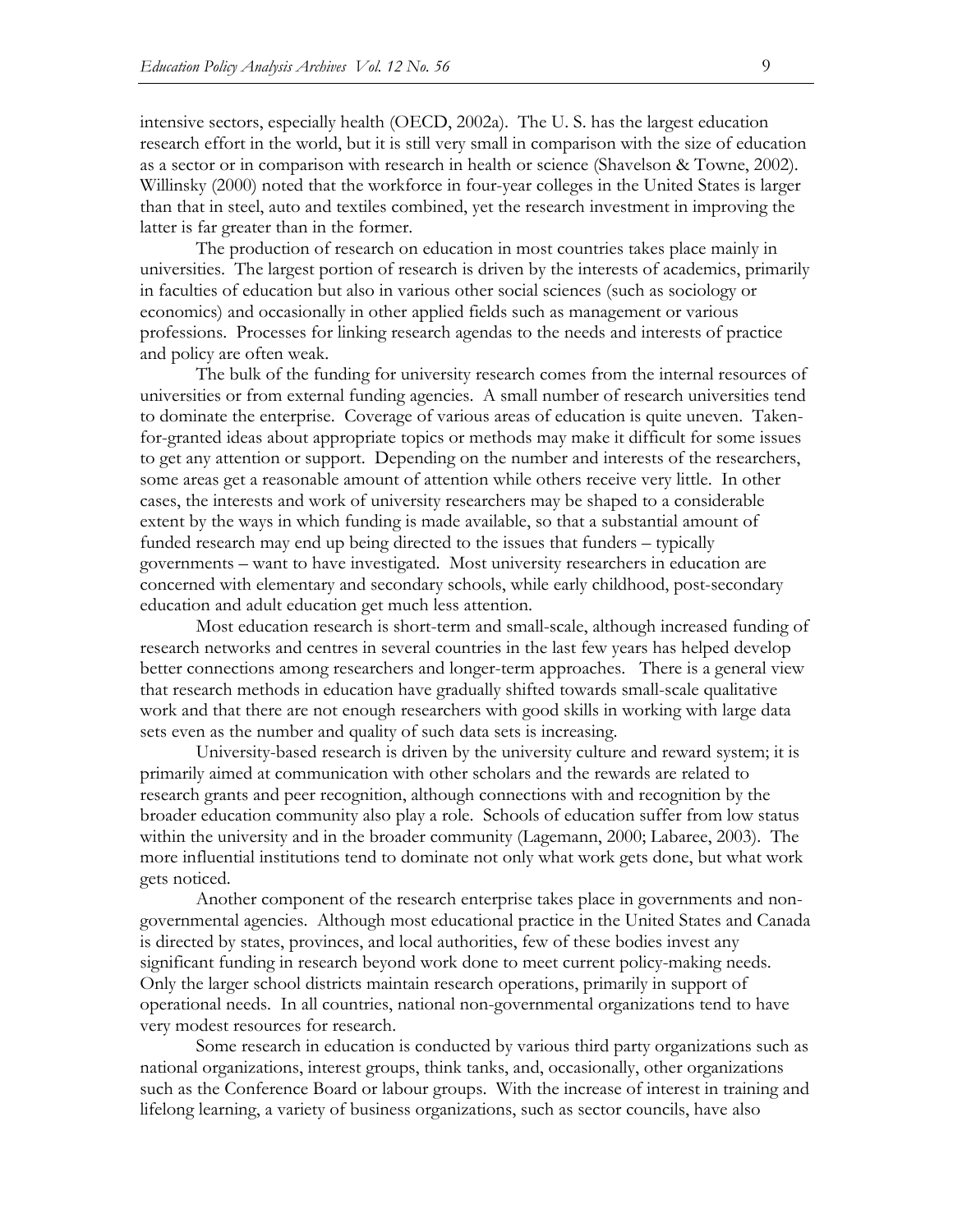involved themselves in some kinds of applied research. In some settings, private companies and consultants are involved in education research, largely when contracted by government. Still, the overall research effort by these bodies is both small and inconsistent, and is not always well linked to the larger process of knowledge development.

 In sum, the education research enterprise tends to be modest, narrow and often fragmented, though with pockets of strength.

#### **Limited capacity to use research**

 Most of the attention in the literature on research impact focuses on the research production side. However, even the best, most effectively shared research will not matter unless users are willing and able to benefit from it. The capacity of users is therefore a vital but largely uninvestigated issue (Lavis et al., 2003).

 The potential range of people and organizations interested in research in education is enormous. Governments are key given their responsibility for the education system. Potential users also include all those – teachers, students, administrators, policy-makers who are directly involved with early childhood education, schools, college, universities, private providers, adult education and workplace learning. Beyond that, almost every group in society – parents, employers, workers and their organizations, and the non-profit sector – has an interest in education in one way or another and thus a potential connection with research. The sectors of education vary greatly in their size and organization. So do user organizations, which range from huge educational enterprises or employers to single schools, small businesses, and, of course, individual students and parents.

 The picture arising from the limited evidence available is that although a wide variety of organizations are interested in the results of research, very few organizations have the capacity to be involved actively in research partnerships or to make extensive use of the results. Efforts to increase teacher research or action research run into problems of time and research background among teachers. Many user organizations – for example, schools, adult learning organizations, or individual employers – are small and lack any staff with training or skill in research. In the less organized sectors, especially adult learning, there are simply fewer organizations of any kind to be involved. Even among more substantial organizations, few appear to have organized processes for learning about and making use of current research even when it is directly relevant; rather they often rely on whatever time and effort individual staff members may make or on what happens to cross their desks.

 The lack of capacity among users means that demand for education research results is low relative to other fields (Shavelson & Towne, 2002). Educators tend to rely on research results as reported by the media or by third parties of various kinds. A great deal of third party research or interpretation is driven by other agendas, whether of particular foundations or interest groups, or sometimes of individual "policy entrepreneurs" (Mintrom, 2000) who are promoting their own ideas. The interplay of ideas through political processes is an important part of democratic governance (Lindblom, 1990). However one result of multiple voices is that user organizations do not know what sources to turn to, what sources to trust, or how to identify high quality work, leading to the view that "you can prove anything with research."

 Many organizations also have limited or no ability to share research results effectively within their organization. Again, how much sharing of knowledge occurs often depends on the initiative of individual staff members. Organizations are reluctant to get involved in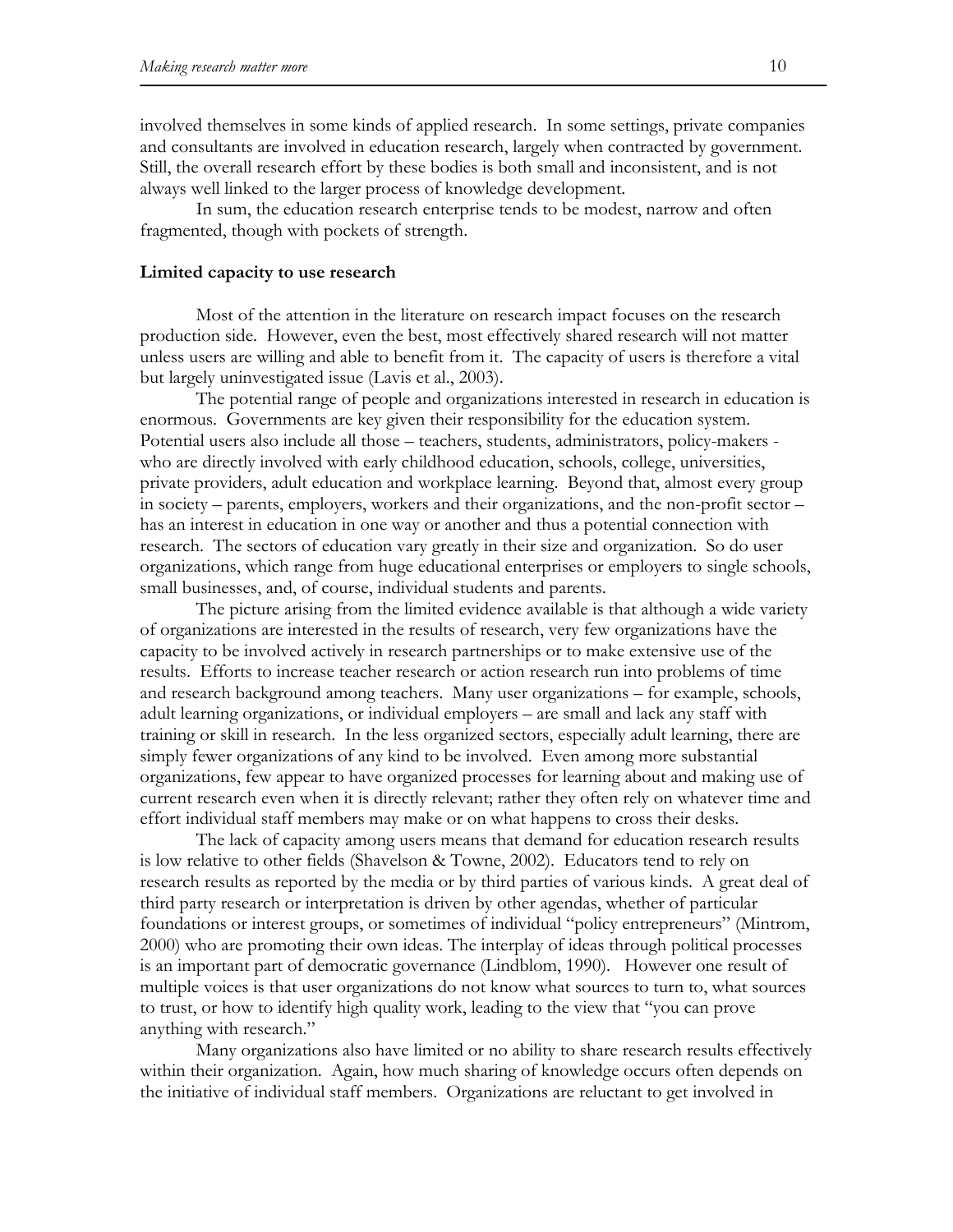research partnerships because of the demands that may be placed on their resources and the uncertainty of potential benefits. For all user organizations, research is only one part, and often a small part, of their work. So, while interest is high and intentions are good, capacity is quite limited and performance is often weak. Whatever improvements may be made in the production of research, improving the impact of research will also require significant attention to strengthening the capacity of users and their organizations.

#### **Inadequate linkages**

 Efforts are being made to connect research with policy and practice, but most are small scale. Researchers are broadening their dissemination efforts somewhat – for example by more extensive use of websites. Some newer forms of research, such as action research or teacher research, build in partnerships and a focus on use. Some research funding programs emphasize research impact, leading to a range of strategies such as workshops, publications, briefings, and in some cases staff positions focused largely or wholly on knowledge transfer. However, most dissemination plans for academic research remain quite limited and traditional, especially if one accepts the view outlined earlier of research as an element of public debate and political practice.

 A number of national organizations are involved in one way or another in supporting research impact. Bodies such as the national membership organizations (e.g., teachers, school boards, administrators) do try to disseminate research in print and especially on the web. The same is true of third parties such as think tanks and interest groups. Some efforts have also been made in other countries to replicate the success of the ERIC system in the United States as a reasonably comprehensive index of education research; but as the ERIC experience shows, this is a difficult and resource-intensive activity.

 A variety of other outreach mechanisms have also been tried, such as research programs focused on strategic issues, support for interdisciplinary work, support for dissemination-focused activities such as conferences and publications, and the creation of research networks that involve partners from outside the research community. Particular mention needs to be made of the importance of the internet as a research communication vehicle. Some very interesting efforts are being made to use the internet in ways that focus specifically on providing research information more effectively and on moving beyond passive web sites to building interaction (e.g. Willinsky, 2000, 2003; http://pkp.ubc.ca).

 Despite these efforts, linkages are relatively weak. The models of dissemination and impact remain quite cautious. Few efforts are based on an articulated theory of how impact occurs with the result that there is still too much reliance on a direct transmission model of impact. Insufficient attention has been paid to the capacity of users and to the critical role of third parties, including the media, in creating research impact. Connections between researchers and potential users remain largely a matter of happenstance, depending often on personal ties that already happen to be in place. Work in health and social policy by Lavis et al. (2002) and in social policy by Landry et al. (2001) show that even applied research organizations employ only a limited range of strategies for increasing the impact of their work.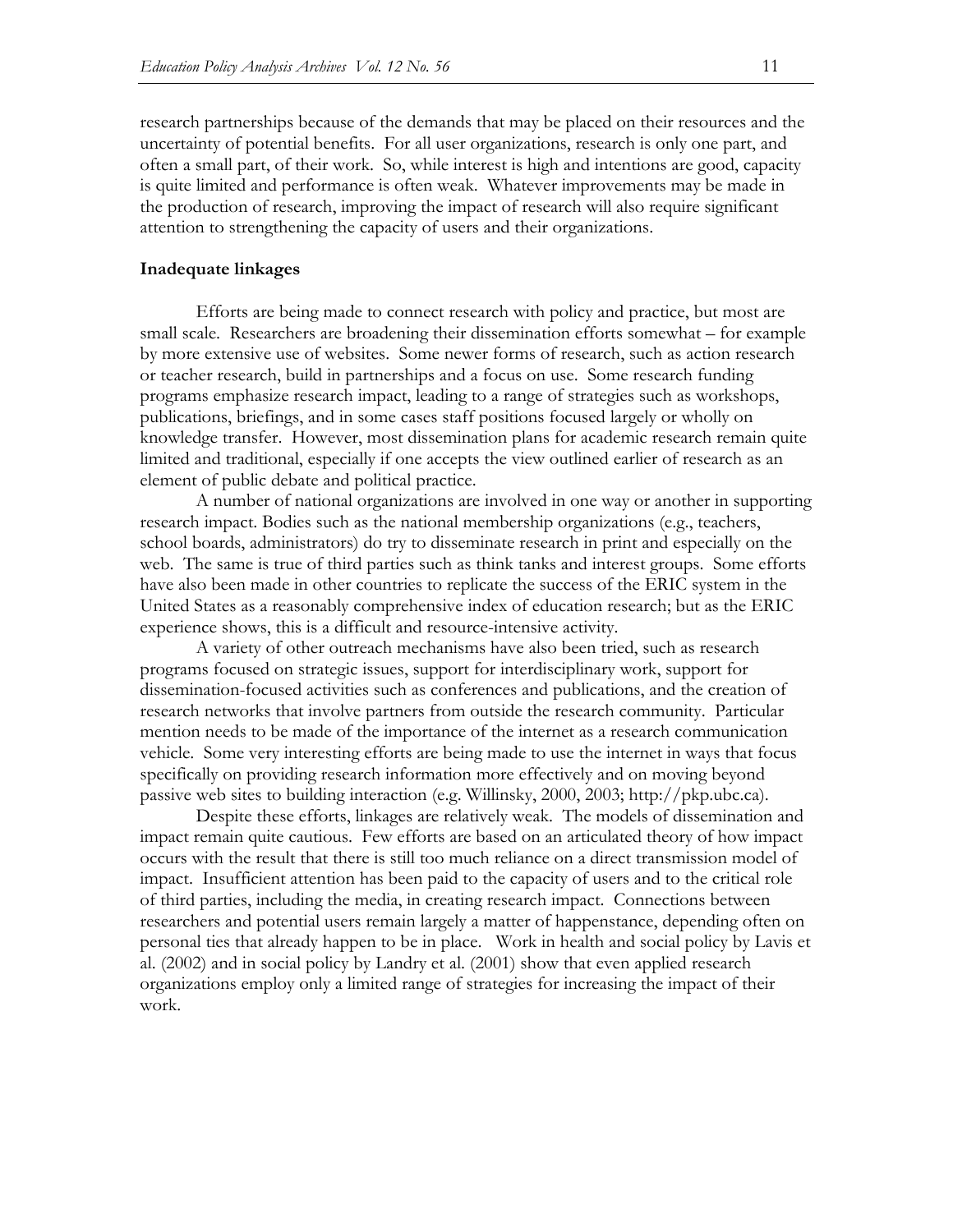## **Noteworthy national developments**

#### **England**

 The Department for Education and Skills launched an English education research strategy several years ago. The strategy has several main elements. One development has been funding of the EPPI (Evidence-Informed Policy and Practice) Centre at the University of London (eppi.ioe.ac.uk). EPPI is involved in doing syntheses of research in selected areas with a strong focus on implications for practice including involvement of users in choosing topics for synthesis, participating in the reviews, and preparing reports aimed at particular audiences such as teachers or school governors.

 The government has also committed to doing more evaluations of its policies with the results being made public (e.g. Earl et al., 2003). Research occupies a prominent place on the DfES website (www.standards.dfes.gov.uk) and in its policy documents. Research centres have been created in key areas such as "the wider benefits of learning" or "economics of education." The National Education Research Forum (NERF – www.nerfuk.org) is a vehicle for broad discussion of research issues and is linked to some other creations, such as the Teacher Research Panel and the Teaching and Learning Research Program (www.tlrp.org) funded to promote quality research on teachers and teaching while also increasing the capacity of educators to find and use relevant research. Other activities include a Research Capacity Building Network (www.cardiff.ac.uk/socsi/capacity) and a program to have teachers and journalists rewrite and summarise "learned journal" articles which are then made available freely through a website.

#### **Canada**

 The Social Sciences and Humanities Research Council of Canada (SSHRC) recently launched a new research initiative on "The New Economy" that provides substantial additional research funding for education with a strong emphasis on impact. This initiative comes amidst concerns that Canadian capacity in education research generally is weak. SSHRC is also proposing to transform itself from a granting council to a "knowledge council" focusing not just on supporting research but on supporting its use. In support of this aim the Council has increased funding for dissemination within research projects and has developed a number of vehicles to build research capacity and impact in areas of strategic importance, including funding that is contingent on meaningful partnerships with potential users of research from the outset. Although education in Canada remains a closely-guarded area of provincial responsibility, there have been some good examples of federal-provincial-third party collaboration in building the value and impact of education research, such as the Pan-Canadian Education Research Agenda (www.cmec.ca/stats/pcera) and the Canadian Education Statistics Council. Human Resources Development Canada, a large federal department, has supported the development of several national longitudinal studies. In 2002 the federal government also announced its intention to create the Canadian Learning Institute to provide a forum for increased collection, analysis and sharing of evidence and research on learning.

## **United States**

 The Bush administration has adopted a particular view of education research with a stress on what is called "science-based" work and an emphasis on using randomised controlled trials (RCT) as the main vehicle in research. The Office for Educational Research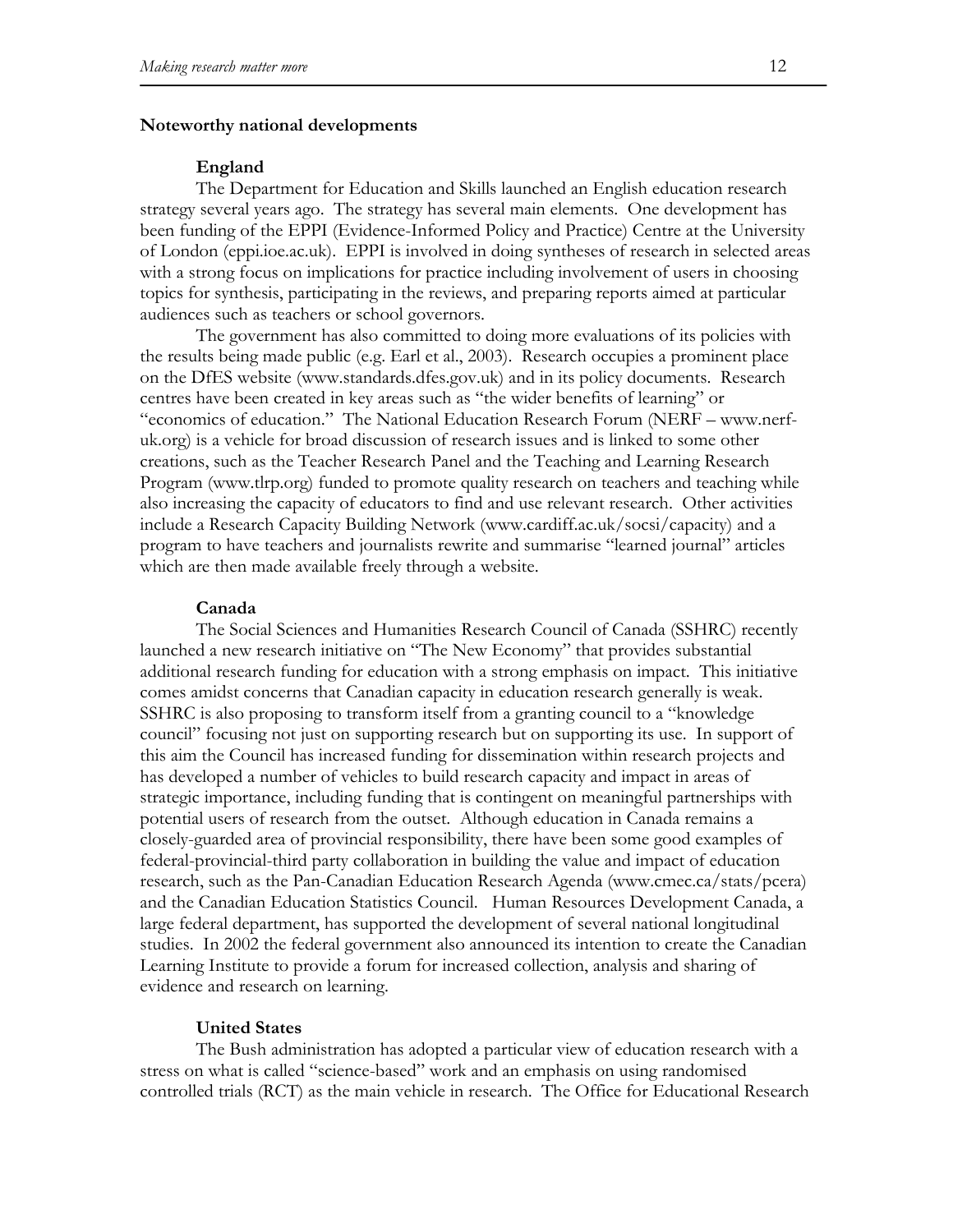and Improvement (OERI) has been renamed, under the Education Sciences Reform Act of 2002, as the Institute for Educational Science and has advocated a research approach based on randomised controlled trials (Coalition, 2002). The Department of Education is participating actively in the Campbell Collaboration (www.campbellcollaboration.org) and is also creating a clearinghouse of "what works" information (www.w-w-c.org). The government has also recently proposed cutbacks to the ERIC system including the removal of many studies and journals from the index on grounds of low quality. The Department's stance has been controversial, with many researchers regarding it as too narrow and as primarily motivated by political considerations.

 In light of these debates and controversies, in 2002 the U. S. National Research Council produced a report on "Scientific Research in Education" (Shavelson & Towne, 2002) that tried to provide a balanced approach in assessing quality and increasing impact. The report identified a set of principles that should inform high quality research and laid out ways in which government could support this direction. However the role and nature of research remains a politically controversial issue in the U S to an extent not matched in other countries, and the immediate future of education research remains uncertain.

 Despite these debates, the U S system has some longstanding practices and organizations devoted to research impact. The ERIC system has for many years, in addition to providing access to research, commissioned reviews of research and prepared a variety of print and electronic vehicles for making these reviews widely available (although the government now intends to eliminate this latter role). A number of large research centres, such as the Center for Policy Research in Education (CPRE) and the Learning Research and Development Center (LRDC) have been funded by the federal government in key policy areas for many years, and these centres have research impact as an important part of their mandate. While it is difficult to know just how much impact these efforts have had, they are surely linked to the growing awareness of research among educators (Biddle & Saha, 2002). However many of the centres remain primarily organizations of researchers rather than true partnerships with users.

 National agencies such as the Council of Chief State School Officers, the ASCD, the National Governors Association and others have been involved with efforts to strengthen the impact of research in education. The Spencer Foundation has recently commissioned a series of articles on research for Education Week in an attempt to support a wide and thoughtful debate. AERA has also become increasingly active in the area of research impact., though the AERA debates on how to move in this direction also illustrate the difficulty of doing so in a way that is acceptable to a large and diverse membership with quite varied political views.

## **Possibilities for Action**

 Efforts to strengthen the impact and value of research in education need to pay attention to all three contexts - production, use, and the linkages between them. We should also see research impact as itself a subject about which we need to learn more. In the next sections, some useful but modest actions are outlined under each of these headings. Most of these suggestions have been made before in one place or another, but few recommendations that I have seen begin with a view of the entire process of research impact as interactive. The suggestions are not aimed only at researchers, but also at research funders, users, governments and third party organizations, since researchers alone cannot do what is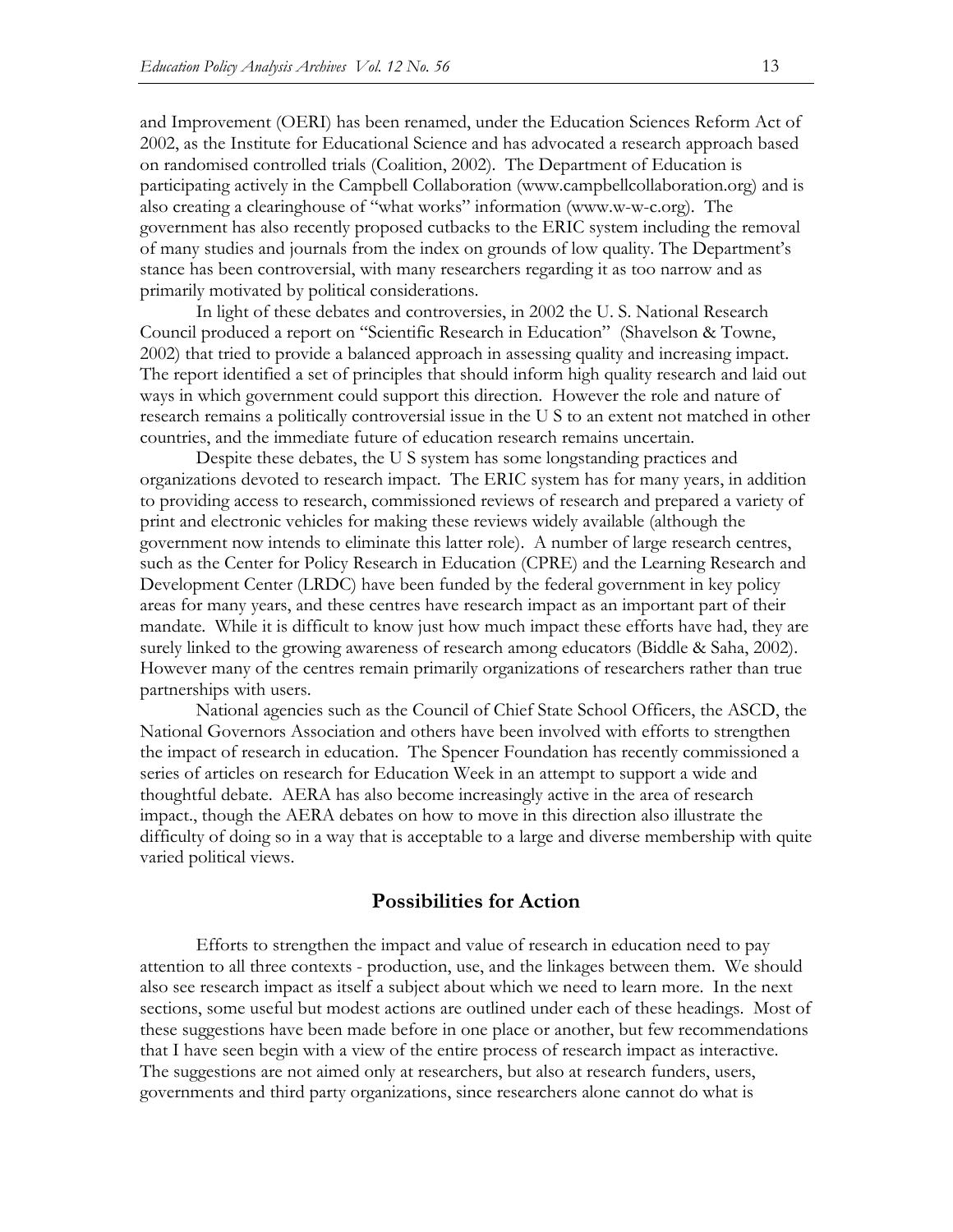needed. They are intended to be practical yet also meaningful, and they could apply to a wide range of kinds of research.

## **Improving research production**

 The goal of the proposals in this section is to increase the attention researchers pay to impact. Researchers alone cannot ensure the effective use of research, but they do play an important role. Nor am I arguing that research should only be supported if it has practitioner support or direct implications for practice. For many reasons, not least the unpredictability of what will turn out to be valuable knowledge, an important role must remain for research that is driven purely by researcher interest. However even in interestdriven research not intended for any immediate application there could well be benefits to researchers thinking about who else might be interested in their work and how that interest could best be encouraged.

1.1 Give greater attention to impact in research granting processes. Build impact into the criteria for evaluating grants, require researchers to include previous impact work as part of their application, and foster careful consideration of impact strategies in peer review committees.

1.2 Provide supports and resources to researchers to assist research impact. For example, providing a checklist of possible strategies for impact might encourage researchers to pay more attention to this element of their work.

1.3 Support universities in building the same kind of effort in knowledge mobilization in education as they have in the sciences and engineering. While the processes are not identical, technology transfer offices, whose task it is to help researchers with the application of their work and to negotiate relationships between researchers and users, provide a model that could be applied in education also.

1.4 Strengthen the input of potential users in the development and review of research proposals. There are many cases where some early discussion between researchers and users would result in stronger studies as well as enhanced interest by potential users.

1.5 Take steps to extract maximum value from existing research. Often researchers get busy with the next project before they have fully exploited the potential of the last one. To improve this situation one need is to make data more available to other researchers who might want to use it again. A second step is to encourage researchers to spend more time on exploiting their data instead of immediately going on to a new grant and a new study. Finally, strengthening international research links is important to ensure the utility of relevant work wherever it is done.

1.6 Build networks of researchers and users with common interests as a way of developing larger-scale programs of research with stronger links to use. Networks can be important in increasing attention to knowledge mobilization and in building stronger, more coherent research programs. More work could be done to link researchers with common interests even where they are not part of a formal network with independent funding.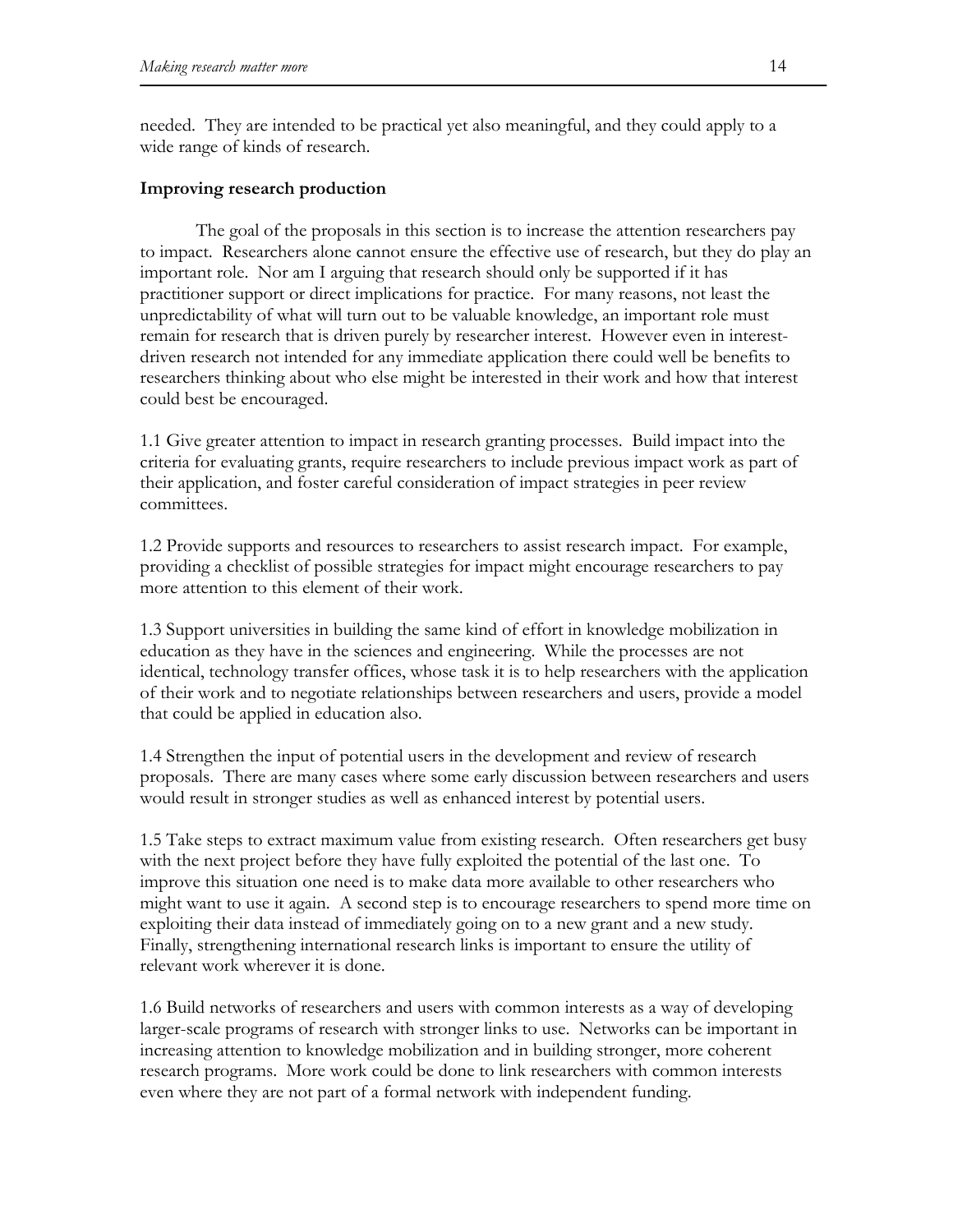## **Improving use**

 Research will not have impact unless potential users are interested enough to look for it and able to make use of what they find. It is vital to develop the capacity of users to find, understand and use research. However because relatively little is known about how to do this, first steps will require learning more about the limits of the current situation and strategies that might be effective.

2.1 Work with major user organizations in education and beyond to learn more about their capacities and limitations. This kind of analysis could itself be a useful step in generating increased capacity. For example, how do school districts currently find and distribute relevant research? How could their efforts be better supported?

2.2 Work with user organizations that want to be more active in making use of education research. Examples include the creation of user networks, further analysis of effective internet-based knowledge exchange practices, learning more about what internal communication practices are most effective, or increasing the number of organizations employing staff with good backgrounds in research.

2.3 Develop better means of exchange of information among user organizations. Examples include shared processes of literature scanning, better means of exchanging information on relevant research, or the creation of networks of staff in different organizations who have research impact responsibilities.

2.4 Support placement of researchers and graduate students in user organizations. Opportunities for placement of people with good research skills in user organizations, such as internships for graduate students, could help build ongoing capacity in those organizations.

#### **Linkages between production and use**

 A number of steps can be taken to broaden and deepen connections between researchers and users. Among the most interesting possibilities are:

3.1 Employ people who are skilled in "translating" research results into plain language for distribution to non-specialist audiences. Such specialists – people who can write 500 word op-ed pieces or brief summaries for distribution to policy-makers – could be employed by universities or might be directly sponsored by funders.

3.2 Use media relations experts to build media connections. Despite the importance of the media, few researchers have any experience in attracting media attention or communicating in a way that preserves the essence of their message. Again, these resources could be available through universities or through other bodies.

3.3 Make better use of existing venues for effective exchange between researchers and users. Face to face contact remains vital in building trust and interest. Almost everyone in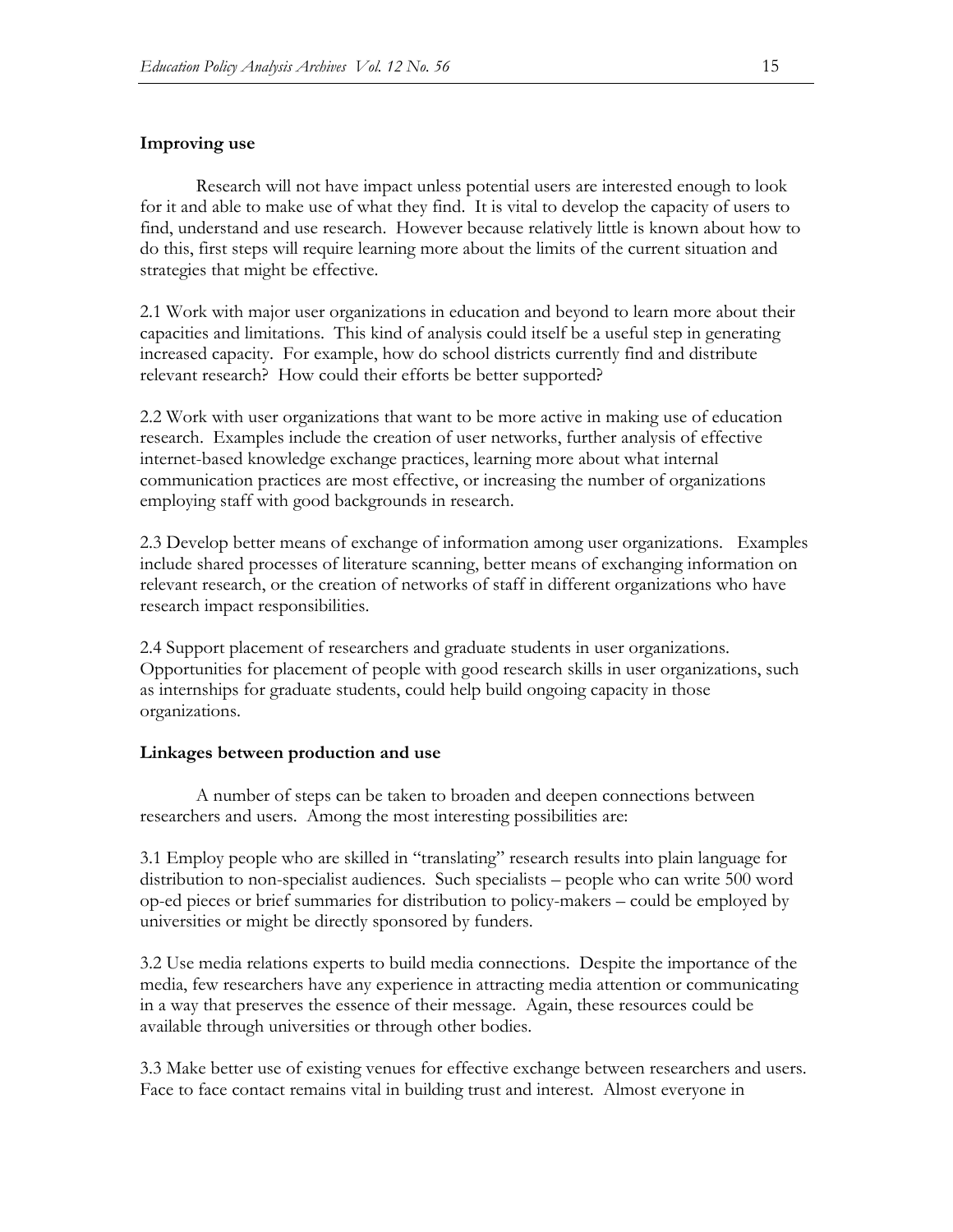education already participates in various events that could have a research component to them yet do not. Sponsoring more opportunities for researchers to participate in user events and for users to attend and participate meaningfully in research events would help build ongoing links.

3.4 Increase the connection between research and professional development in user organizations. Professional development is a key means of bringing research to practice (Cordingley, 2000, Figgiss et al., 2000). Steps could be taken to make it more likely that effective interaction occurs by working with associations or other networks that organize professional development work in various sectors.

3.5 Learn more about effective web interaction around research. Many web-based efforts to disseminate research already exist, including those supported by researchers and those supported by user organizations. It is important to understand what practices work most effectively, and especially how it might be possible to move beyond passive information provision to more interactive forms of engagement on the web.

3.6 Reconsider effective print and electronic vehicles such as books, CDs, journals, magazines, newsletters, and brochures. Print remains a key means of distributing information but publication practices are rapidly changing largely due to developments in information technology. Often published work takes a long time to appear and is even then not readily accessible to users. New approaches to publication and distribution need investigation.

3.7 Expand literature reviews, research syntheses, and the drawing of "what works" or "what we know" conclusions. Single studies are rarely powerful impacts on practice, nor, given their limitations, should they be. Users are interested in conclusions drawn from substantial bodies of research. Yet few researchers are involved extensively in this kind of work. More discussion and action are needed on how to develop effective syntheses or to participate in wider synthesis networks. Some of the developments in England mentioned earlier merit wider attention.

#### **Learning about research impact**

 Our current situation is that although there is interest, we do not yet know very much about this whole area and therefore need to learn as we go. In many areas it will be as important to study our actions carefully as to take the steps in the first place. It will also be important to organize some selected learning events, web networks and other activities that focus on research impact itself. Connections need to be built with other social policy fields that are engaged in similar efforts such as health and justice.

## **Conclusion**

 Research is only one part of the way our societies make decisions about policy and practice. Other social and political forces will usually be more important and researchers will often feel that their work is ignored or misused. Nonetheless, growing interest in research and its potential contribution to policy and practice in education are heartening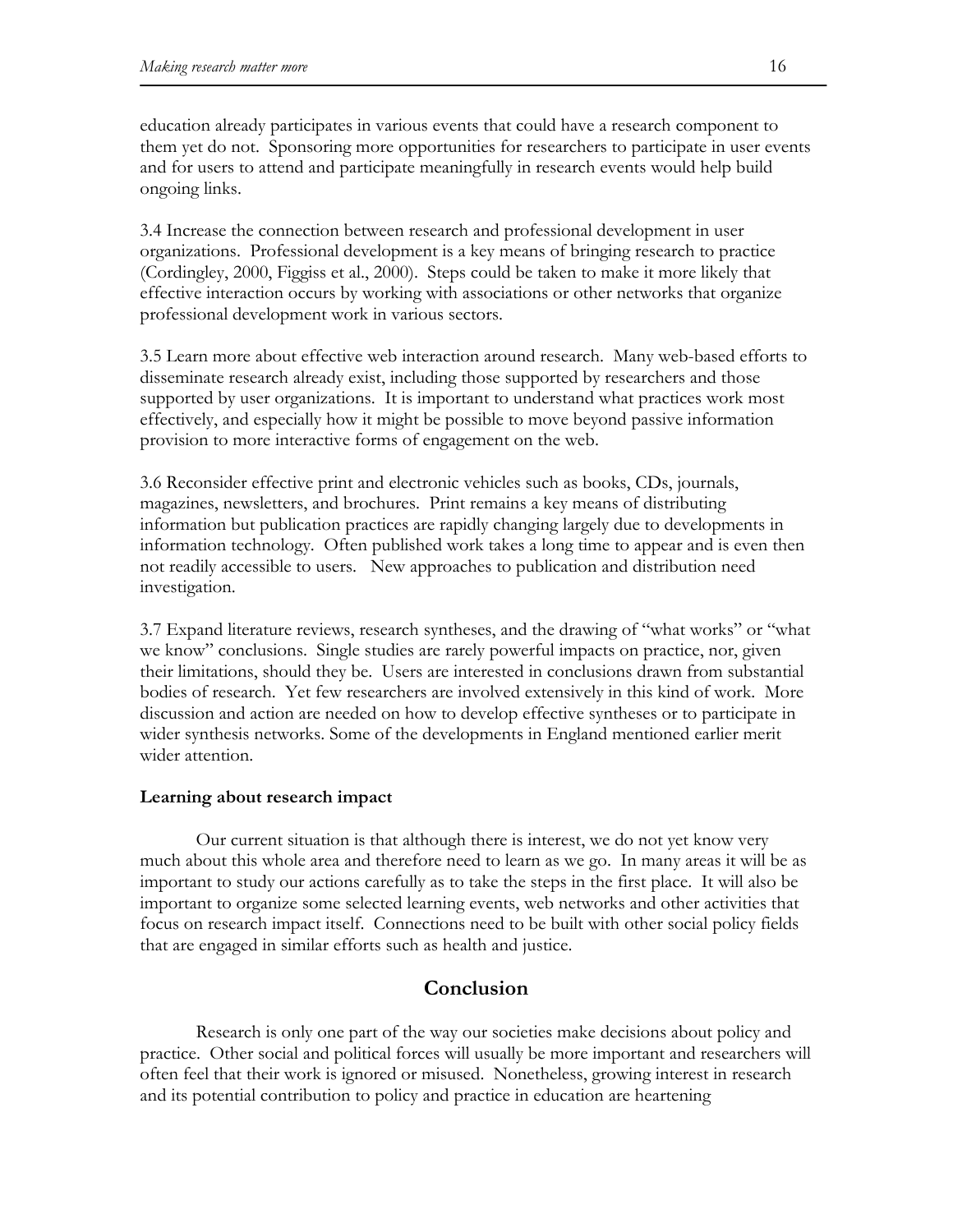developments. While risks exist, and the results are unlikely ever to be as good as researchers might wish, there are steps that could be taken by all parties with an interest in education to strengthen the contribution of research to policy and practice in education.

## **Note**

This article was supported by a research grant from the Social Sciences and Humanities Research Council of Canada (SSHRC) while I was visiting scholar there in 2002-03. I thank Marc Renaud, President of SSHRC, for the opportunity to think about these issues. Colleagues too numerous to list at SSHRC and in the broader education research community have helped my thinking, and comments by the various reviewers were also very useful. All interpretations and any errors are solely my responsibility. Nothing in this paper should be taken to represent the policy or opinion of SSHRC or any other organization.

## **References**

Barnett, W. (1996). *Lives in the balance: Age-27 benefits-cost analysis of the High/Scope Perry Preschool Program*. Ypsilanti, MI: High/Scope Press..

Berliner, D. (2002). Educational research: The hardest science of all. *Educational Researcher 31*(8), 18-20.

Bernstein, R. (1976). *The restructuring of social and political theory*. Philadelphia: University of Pennsylvania Press.

Biddle, B. and Saha, L. (2002). *The untested accusation: Principals, research Knowledge, and policy making in schools*. Westport, CT: Ablex.

Coalition for Evidence-Based Policy (2002). Bringing evidence-driven progress to education. Report for the U S Department of Education, November, 2002. www.excelgov.org.

Department of Education, Training and Youth Affairs (DETYA) (2000) The impact of educational research*.* Canberra: DETYA.

Cordingley, P. (2000). Teacher perspectives on the accessibility and usability of research outputs. Paper presented to the British Educational Research Association.

Dror, Y. (1986). *Policy making under adversity*. New Brunswick, NJ: Transaction.

Earl, L., Watson, N., Levin, B., Leithwood, K., Fullan, M. & Torrance, N. Watching and learning 3: Final report of the OISE/UT evaluation of the implementation of the National Literacy and Numeracy Strategies. Prepared for the Department for Education and Skills, England. http://www.standards.dfes.gov.uk/literacy/publications/

Feuer, M., Towne, L. & Shavelson, R. (2002). Scientific culture and educational research. *Educational Researcher 31*(8), 4-14.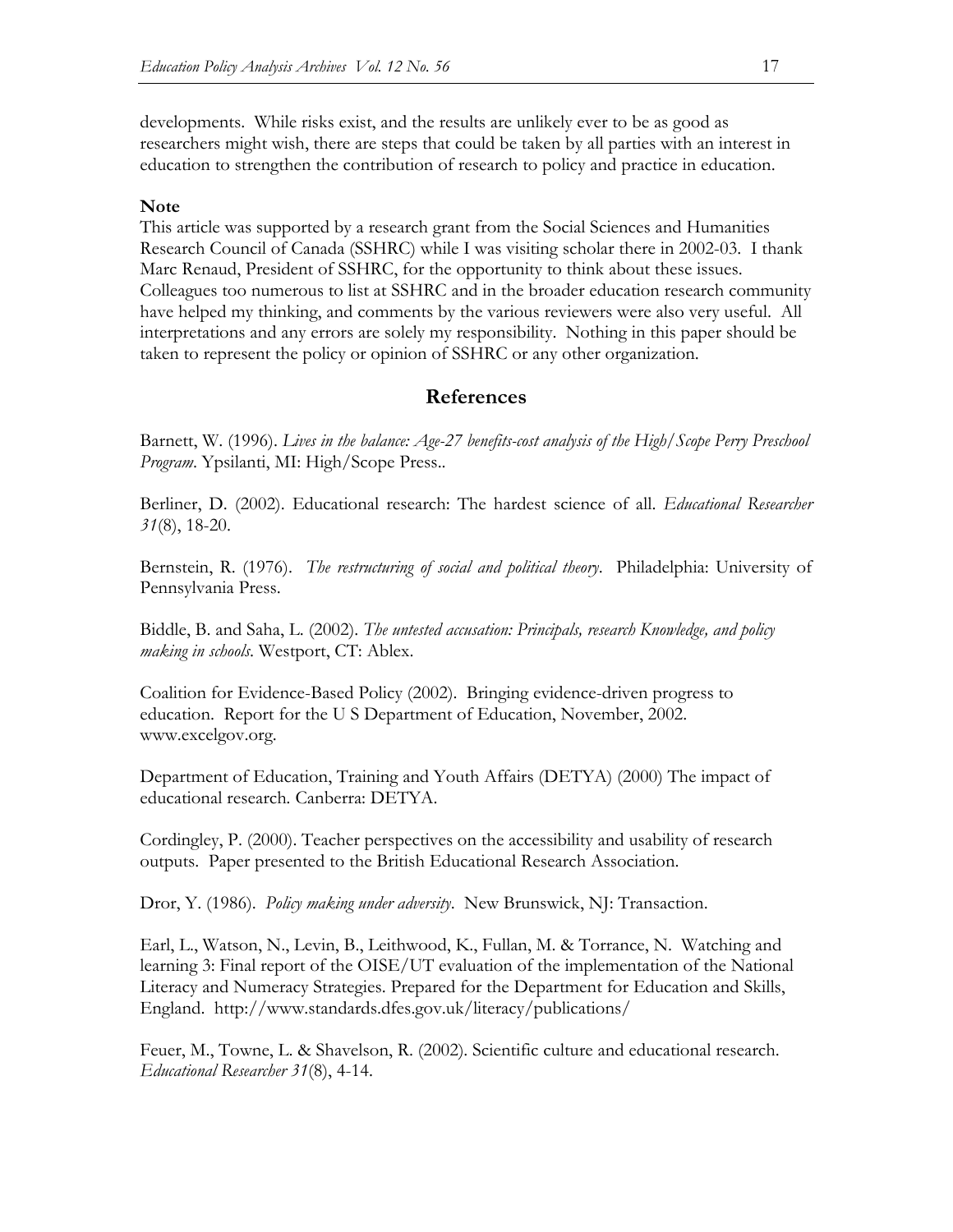Figgis, J., Zubrick, A., Butorac, A., and Alderson, A. (2000) Backtracking practices and policies to research. In The impact of educational research. Pp. 279-374. Canberra. Department of Education, Training and Youth Affairs.

Fullan, M. (2001). *The new meaning of educational change, 3rd edition*. New York: teachers College Press.

Gardner, H. (2002). The quality and qualities of educational research. *Education Week, September 4, Vol. 22* (01).

Giddens, A. (1994). *Beyond left and right*. Cambridge, UK: Polity Press.

Hargreaves, D. (1996) Teaching as a research-based profession: possibilities and prospects. Teacher Training Agency Annual Lecture. London: TTA.

Hargreaves, D. (1999) Revitalising educational research. *Cambridge Journal of Education, 29*(2) 239-250.

Haveman, R. & Wolfe, B. (1994). *Succeeding generations: On the effects of investments in children*. New York: Russell Sage Foundation.

Hillage, J., Pearson, R., Anderson, A. and Tamkin,P. (1998) Excellence in research in schools. London. Department for Education and Employment/Institute of Employment Studies.

Homer-Dixon, T. (2000). *The ingenuity gap*. New York: Knopf.

Hopkins, D. (2001). *School improvement for real*. London: RoutledgeFalmer.

Labaree, D. (2003). The peculiar problems of preparing educational researchers. *Educational Researcher 32*(4), 13-22.

Lagemann, E. (2000). *An elusive science: The troubling history of education research*. Chicago: University of Chicago Press.

Landry, R., Amara, N. & Lamari, M. (2001). Utilization of social science research knowledge in Canada. *Research Policy, 30*(2), 333-349.

Lavis, J., Ross S., Hurley, J., Hohenadel, J., Stoddart, G., Woodward, C., & Abelson, J. (2002). Examining the role of health services research in public policy making. *Millbank Quarterly 80*(1), 125- 154.

Lavis, J. Roberston, D., Woodside, J. McLeod,C., & Abelson, J. (2003). How can research organizations more effectively transfer research knowledge to decision-makers? *Millbank Quarterly, 81*(2), 221-248.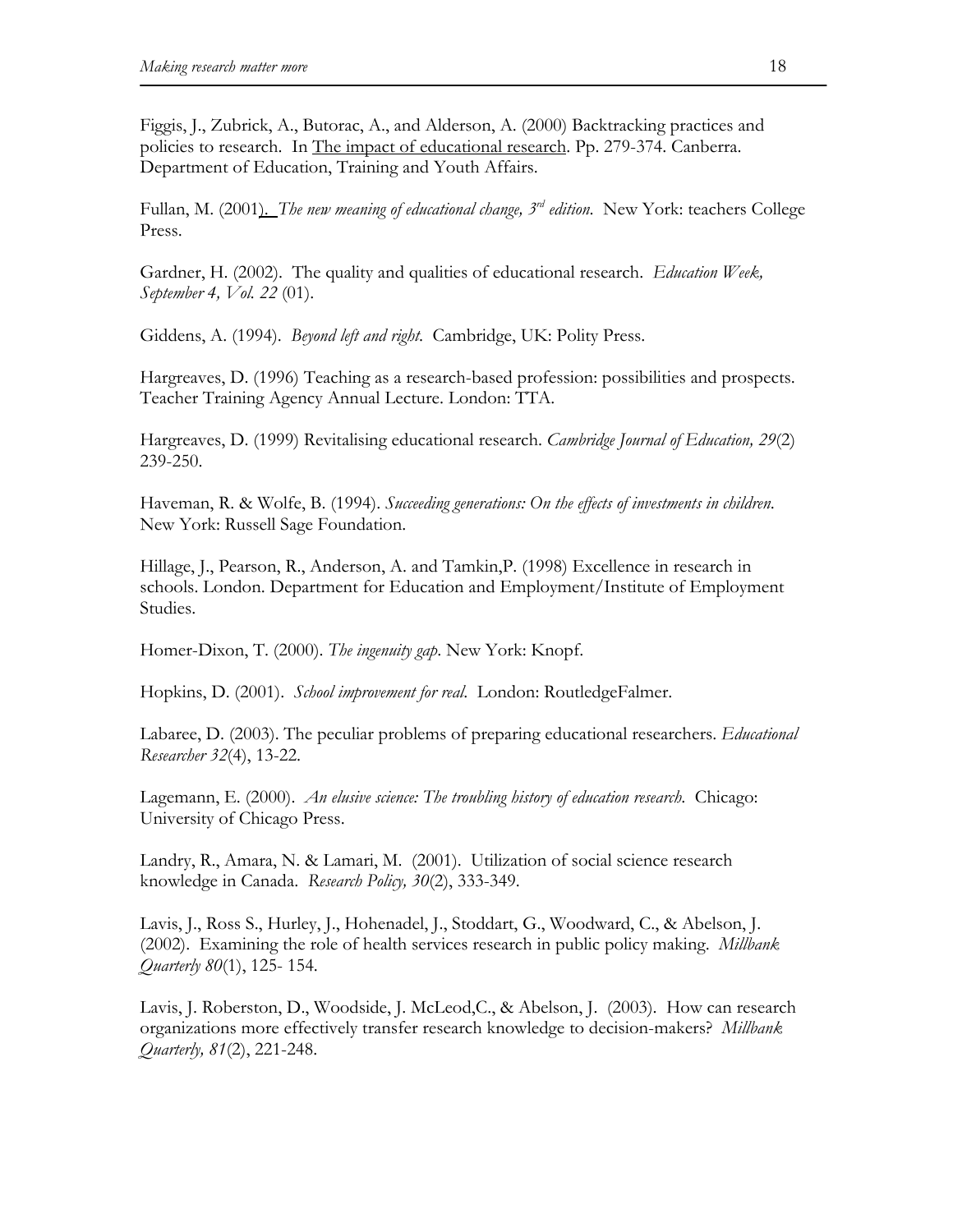Levacic, R. & Glatter, R. (2001). 'Really good ideas?': Developing evidence-informed policy and practice in educational leadership and management. *Educational Management and Administration, 29*(1), 5-25.

Levin, B. (2001) Governments and school improvement. *International Electronic Journal for Leadership in Learning, 5*(9), May 26. www.ucalgary.ca/~iejll/volume5/levin.html

Lindblom, C. (1990). *Inquiry and change*. New Haven: Yale University Press.

McGaw, B., Boud, D., Poole, M., Warry, . and McKenzie, P. (1992) Educational research in Australia: Report of the review panel of research in education*.* Canberra. Australian Government Publishing Service.

Mintrom, M. (2000). *Policy entrepreneurs and school choice*. Washington: Georgetown University Press.

National Education Research Forum (2000). Report of the subgroup on Impact of research on policy and practice. London: Department for Education and Skills.

OECD (2002a). Educational research and development in England: Examiners' report. Paris: OECD. CERI/CD(2002)10

OECD (2002b). Knowledge management in education and learning. Report prepared for the Oxford Forum, March.

Orne, M. (1962). On the social psychology of the psychological experiment. *American Psychologist, 17*, 776-783.

Powell, D. & Leiss, W. (1997). *Mad cows and mother's milk: The perils of poor risk communication*. Montreal: McGill-Queen's University Press.

Prost, A. (2001). Pour un programme stratégique de recherche en éducation. Report to the ministers de l'Éducation nationale et de la Recherche. Report of the working group named by M Prost. Paris: Ministère de l'Éducation nationale.

Rogers, E. (1995). *Diffusion of innovations*. New York: Free Press.

Shavelson, R. & Towne, L. (eds.) (2002). *Scientific research in education*. Washington: National Academy Press.

Stone, D. (1997). *Policy paradox*. New York: Norton.

Weiss, C. (1979). The many meanings of research utilization. *Public Administration Review 39*(5), 426-431.

Willinsky, J. (2003, January 11). Policymakers' online use of academic research. *Education Policy Analysis Archives, 11*(2). Retrieved October 15, 2004 from http://epaa.asu.edu/epaa/v11n2/.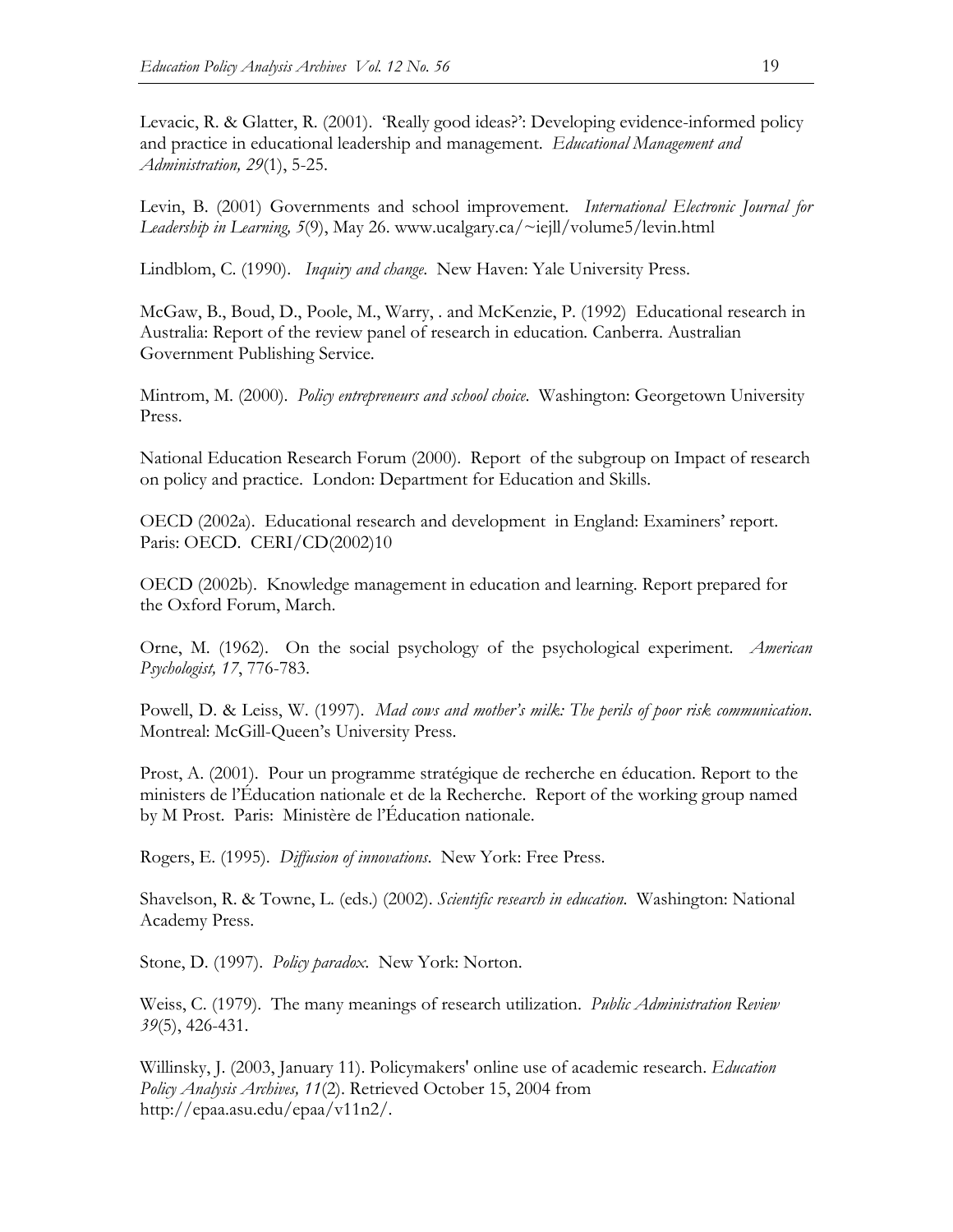Willinsky, J. (2000). *If only we knew*: *Increasing the Public Value of Social-Science Research*. New York: Routledge.

# **About the Author**

**Ben Levin** is Professor in the Faculty of Education at The University of Manitoba. On Dec 6, 2004, he becomes Deputy Minister of Education for the Province of Ontario, a position he will hold while on a leave of absence from a new academic position in the Department of Theory and Policy Studies at OISE/University of Toronto. Email: Ben\_Levin@umanitoba.ca.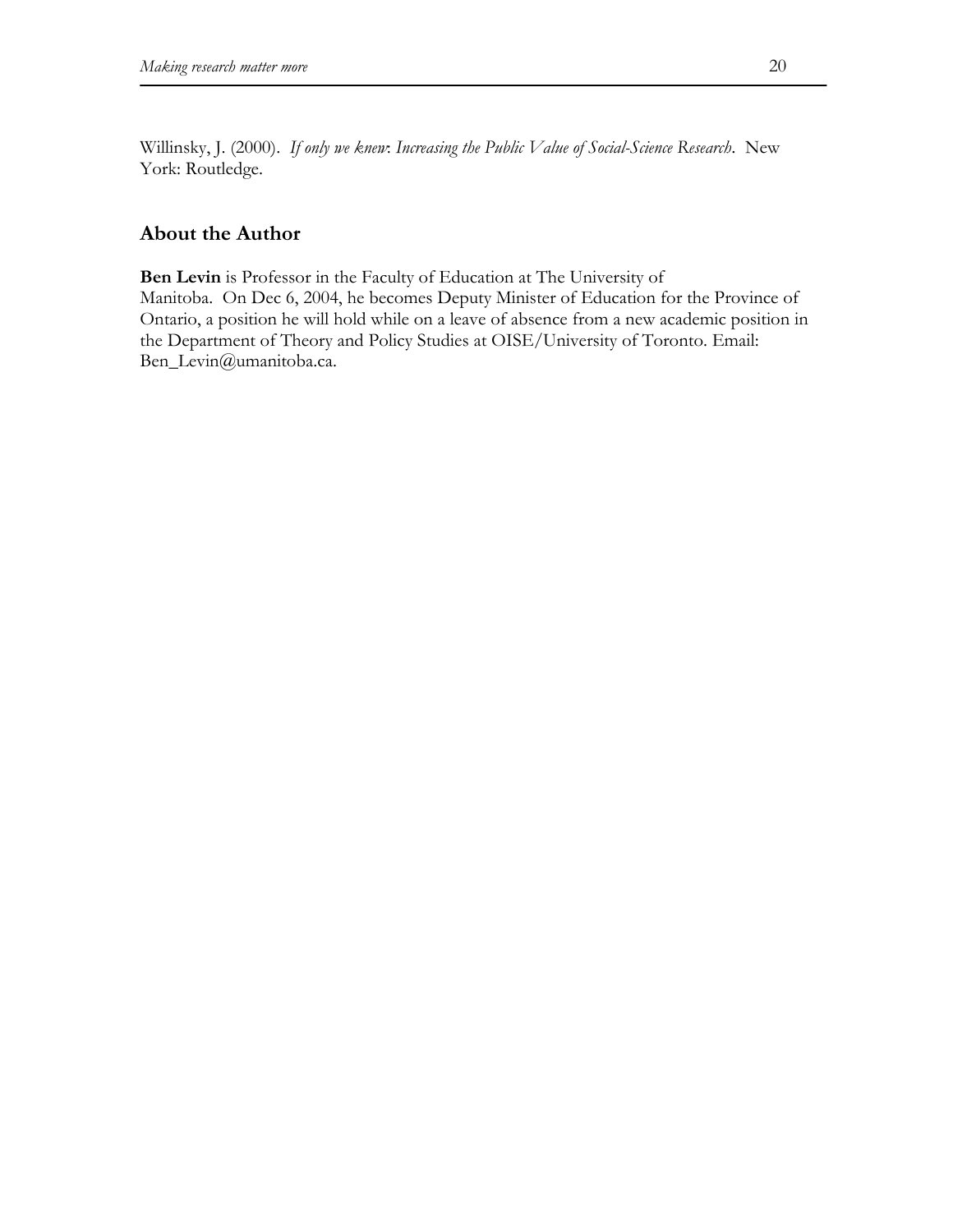## **Editor: Gene V Glass, Arizona State University Production Assistant: Chris Murrell, Arizona State University**

General questions about appropriateness of topics or particular articles may be addressed to the Editor, Gene V Glass, glass@asu.edu or reach him at College of Education, Arizona State University, Tempe, AZ 85287-2411. The Commentary Editor is Casey D. Cobb: casey.cobb@uconn.edu.

## **EPAA Editorial Board**

**Michael W. Apple** University of Wisconsin

**Greg Camilli** Rutgers University

**Sherman Dorn** University of South Florida

**Gustavo E. Fischman** Arizona State Univeristy

**Thomas F. Green** Syracuse University

**Craig B. Howley** Appalachia Educational Laboratory

**Patricia Fey Jarvis**  Seattle, Washington

**Benjamin Levin** University of Manitoba

**Les McLean** University of Toronto

**Michele Moses** Arizona State University

**Anthony G. Rud Jr.** Purdue University

**Michael Scriven** University of Auckland

**Robert E. Stake**  University of Illinois—UC

**Terrence G. Wiley** Arizona State University **David C. Berliner**  Arizona State University

**Linda Darling-Hammond**  Stanford University

**Mark E. Fetler** California Commission on Teacher Credentialing

**Richard Garlikov** Birmingham, Alabama

**Aimee Howley** Ohio University

**William Hunter** University of Ontario Institute of Technology

**Daniel Kallós** Umeå University

**Thomas Mauhs-Pugh** Green Mountain College

**Heinrich Mintrop**  University of California, Berkeley

**Gary Orfield** Harvard University

**Jay Paredes Scribner** University of Missouri

**Lorrie A. Shepard** University of Colorado, Boulder

**Kevin Welner** University of Colorado, Boulder

**John Willinsky** University of British Columbia